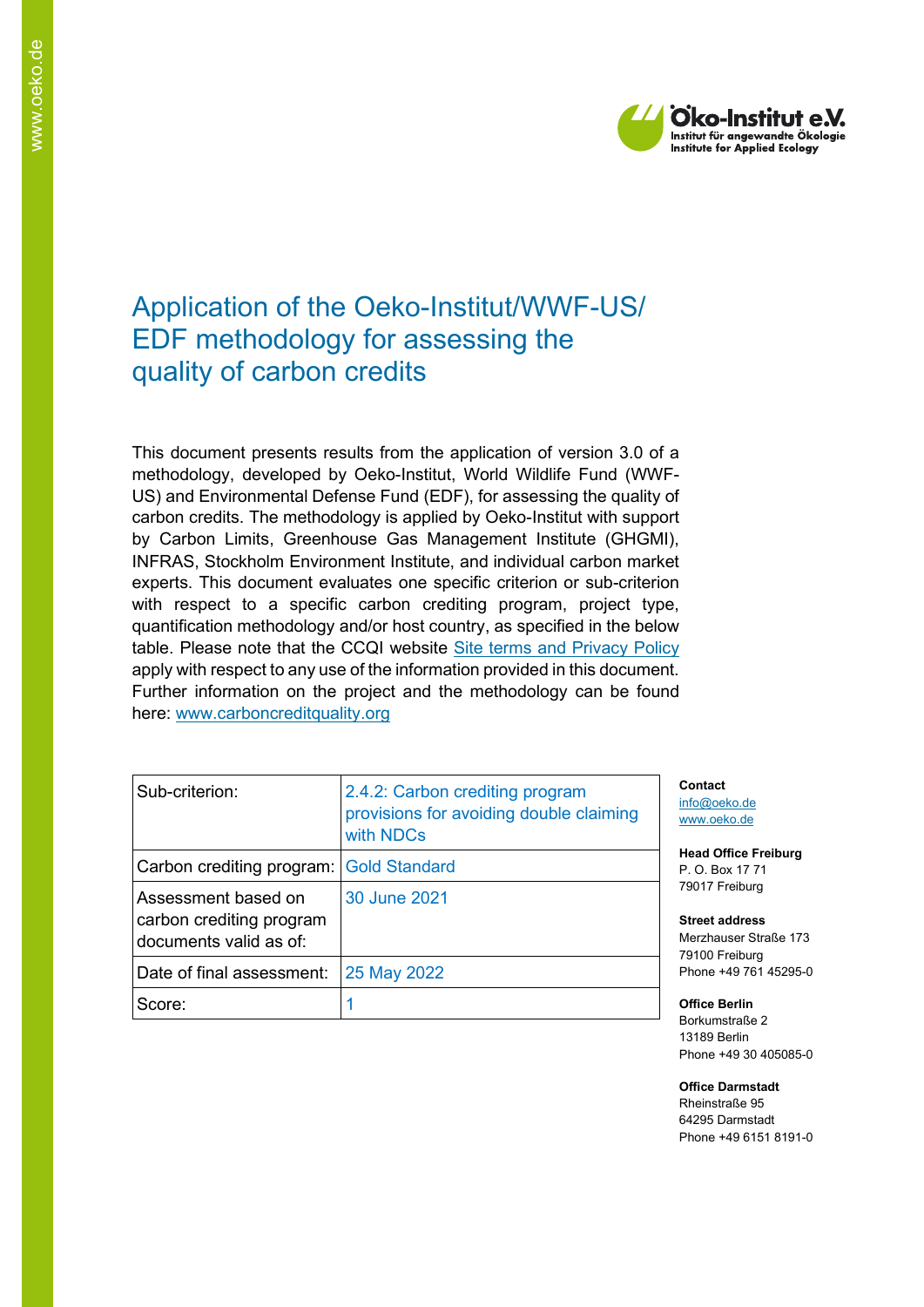# **Assessment**

This sub-criterion is only applicable to carbon credits used for purposes for which double claiming with the host country NDC should be avoided (see methodology for further information).

# **Indicator 2.4.2.1**

# **Relevant scoring methodology provisions**

"The program either does not allow registering multi-country projects (i.e., projects which implement the mitigation measures in more than one country, such as under a programmatic approach) or, if the carbon crediting program allows registering multi-country projects, it has established provisions to identify for each carbon credit the relevant host country, through an attribute to each issued credit (e.g., in the serial number of the credit or through an identifier in the relevant registry)."

# **Information sources considered**

- 1 The Gold Standard Foundation Registry Terms of Use (last updated November 2013) and Gold Standard Terms & Conditions (last updated May 2014), available at [https://www.goldstandard.org/sites/default/files/gold-standard-registry\\_tou\\_tcs.pdf](https://www.goldstandard.org/sites/default/files/gold-standard-registry_tou_tcs.pdf)
- 2 Gold Standard Registry, available at [https://registry.goldstandard.org](https://registry.goldstandard.org/)
- 3 GHG emissions reduction & Sequestration product requirements, version 2.0 (April 2021), available at [https://globalgoals.goldstandard.org/standards/501\\_V2.0\\_PR\\_GHG-Emissions-](https://globalgoals.goldstandard.org/standards/501_V2.0_PR_GHG-Emissions-Reductions-Sequestration.pdf)[Reductions-Sequestration.pdf](https://globalgoals.goldstandard.org/standards/501_V2.0_PR_GHG-Emissions-Reductions-Sequestration.pdf)
- 4 Personal communication, March 2022

- Provision 1 Source 1, section 6.4: "Where The Gold Standard lists Units in accordance with this clause 6, such Units will be listed with a unique serial number in The Gold Standard Registry recorded against the listing in the Account Holder's account, unless the Unit has already been listed with a serial number by any governing body, association, board or other entity pursuant to any Standard, in which case if required by such entity, The Gold Standard will record this serial number (or a part thereof) against the listing in the Account Holder's account".
- Provision 2 Source 3, section 2.[1](#page-1-0).2: "Bundled projects<sup>1</sup>: Where Projects are submitted together for certification within a bundle, each Project within the bundle shall individually conform to all GS4GG Requirements. Eligibility criteria with regards to the scale of the Project shall apply to the bundle as a whole and not to the individual Projects".

<span id="page-1-0"></span><sup>1</sup> Several project activities which form a single project activity or portfolio without the loss of distinctive characteristics of each component.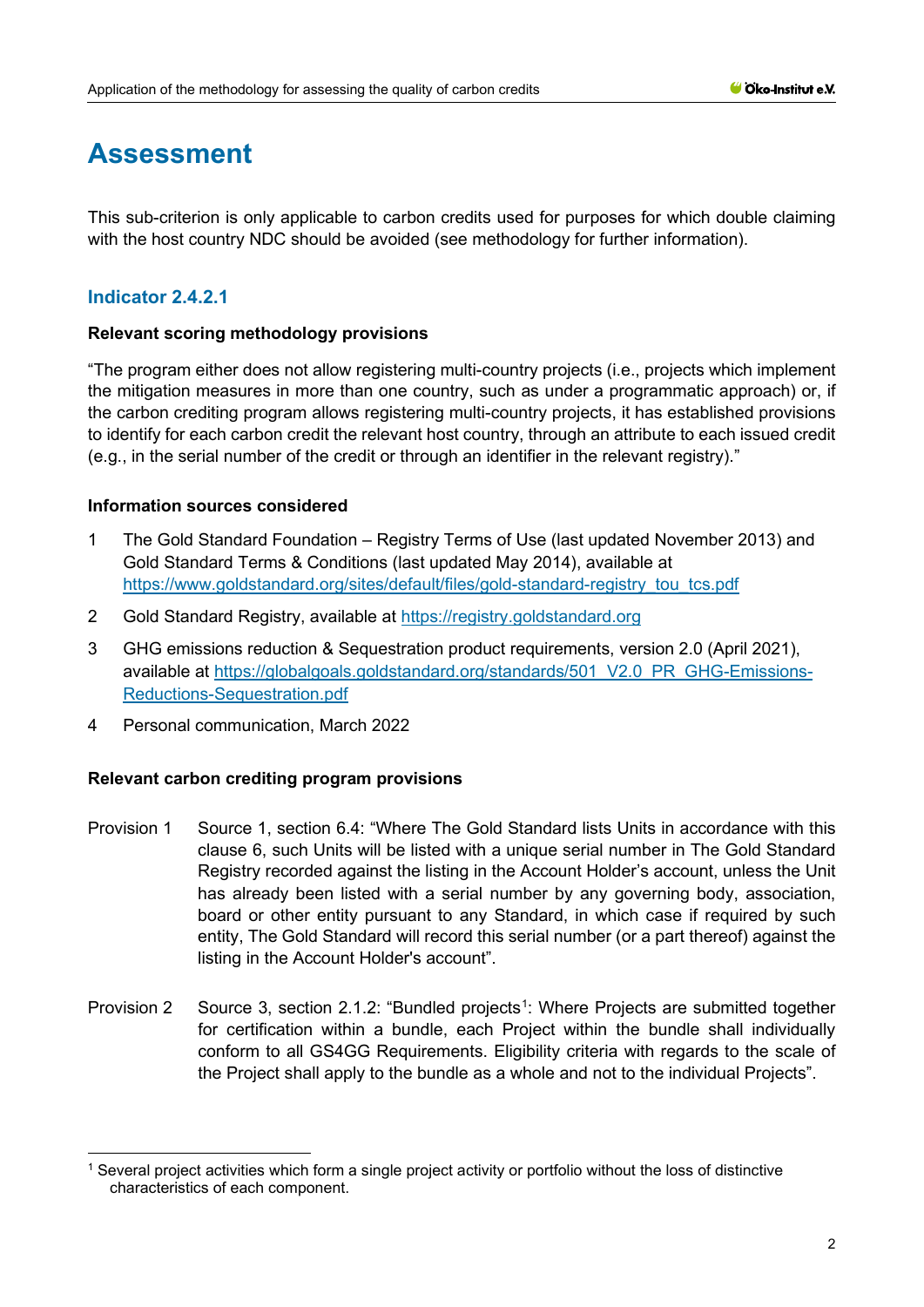#### **Assessment outcome**

Yes (2 Points)

## **Justification of assessment**

The program does not exclude multi-country projects. As explained by Gold Standard in personal communication (Source 4), if a project spans different countries, it has to set these up as sub-projects that are individually monitored. These fall within the scope of 'bundled projects' (Provision 2). Each issuance of credits is then specific to one country. The host country is provided in the registry for each credit and is also identified through two letters in the serial number of each credit batch (Source 2 and Provision 1). The program therefore fulfils this indicator.

# **Indicator 2.4.2.2**

#### **Relevant scoring methodology provisions**

"The program either does not allow registering projects that are implemented in one country but may (partially) reduce emissions or enhance removals in other countries (e.g., in the case of a multicountry electricity grid) or it has established provisions to identify whether such situations occur and, if yes, to identify in which country each carbon credit's associated emission reductions or removals occurred. For each carbon credit, the country where the carbon credit's associated emission reductions or removals occurred is identifiable, either through an attribute to each issued credit (e.g., in the serial number of the credit or through an identifier in the relevant registry)."

#### **Information sources considered**

- 1 The Gold Standard Foundation Registry Terms of Use (last updated November 2013) and Gold Standard Terms & Conditions (last updated May 2014), available at [https://www.goldstandard.org/sites/default/files/gold-standard-registry\\_tou\\_tcs.pdf](https://www.goldstandard.org/sites/default/files/gold-standard-registry_tou_tcs.pdf)
- 2 Gold Standard Registry, available at [https://registry.goldstandard.org](https://registry.goldstandard.org/)

#### **Relevant carbon crediting program provisions**

-

# **Assessment outcome**

No (0 points).

# **Justification of assessment**

The GS allows for the registration of project types where the emission reduction could occur in another country (e.g. a renewable electricity generation project implemented in one country but displacing electricity in other countries). The indicator is not fulfilled as no provisions are in place for identifying whether such situations occur and for identifying the relevant countries.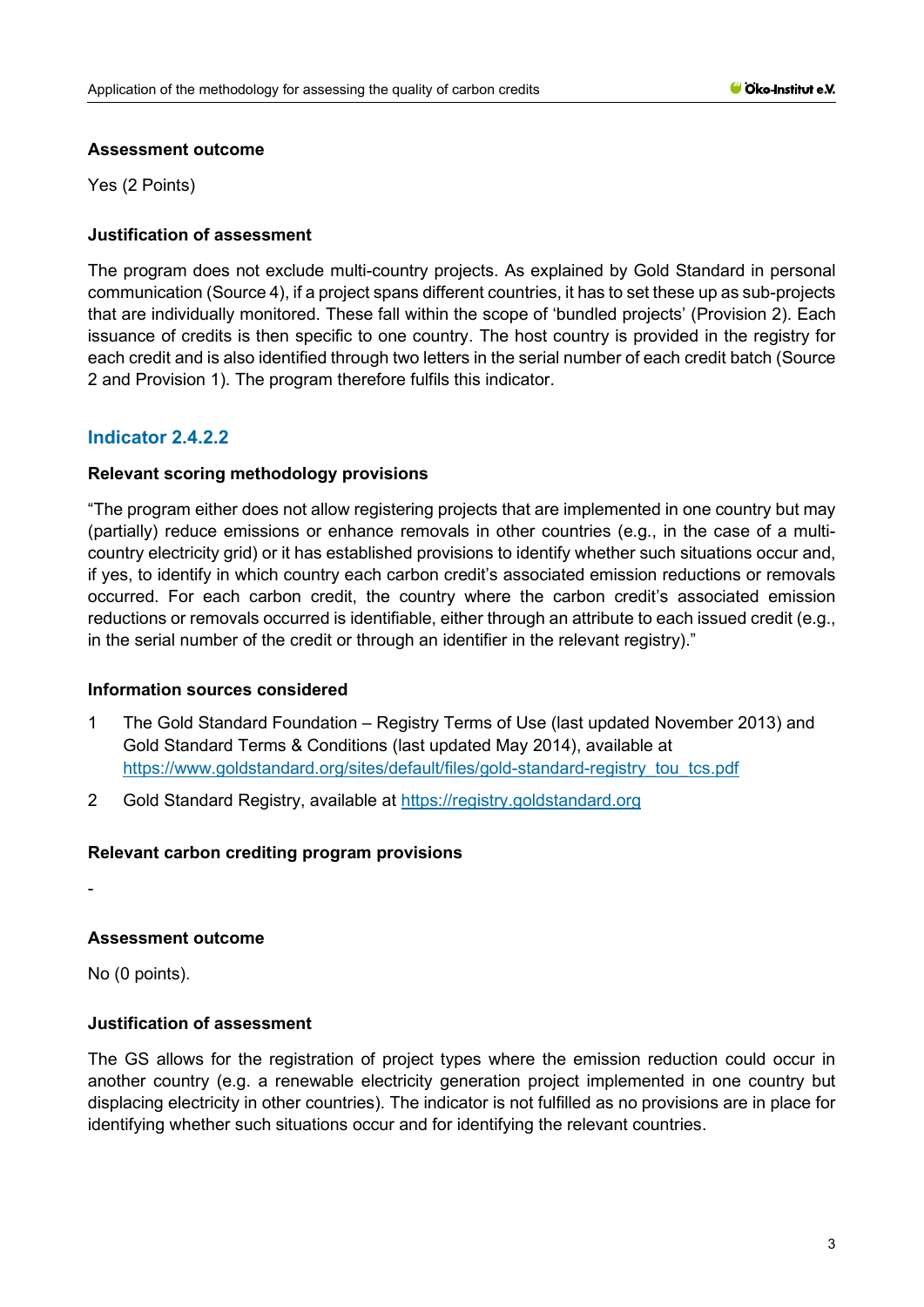# **Indicator 2.4.2.3**

#### **Relevant scoring methodology provisions**

"The program has established provisions that allow project owners to voluntarily identify for each carbon credit the calendar year in which the associated emission reductions or removals occurred, and to assign to each issued carbon credit an attribute indicating the calendar year, ensuring that only one calendar year is assigned to each carbon credit

OR

The program has established provisions that require project owners to identify, for each carbon credit that is eligible to be used for purposes for which double claiming with the host country NDC should be avoided, the calendar year in which the associated emission reductions or removals occurred, and to assign to each issued carbon credit an attribute indicating the calendar year, ensuring that only one calendar year is assigned to each carbon credit.

In addition, the carbon crediting program has established provisions that require that carbon credits are allocated proportionally to calendar years based on when the project caused emission reductions or removals to occur."

# **Information sources considered**

- 1 Gold Standard Registry, available at [https://registry.goldstandard.org](https://registry.goldstandard.org/)
- 2 Monitoring Report Template, version 1.1 (October 2020), available at <https://globalgoals.goldstandard.org/t-perfcert-monitoring-report/>

#### **Relevant carbon crediting program provisions**

- Provision 1 Source 2, Table 2: "Product vintages"
- Provision 2 Source 2, page 6: "Guidance: "Referring to the monitoring period start and end dates in the KPI table, divide the monitoring period into calendar years **and** calculate the amount of Product generated in each calendar year".

#### **Assessment outcome**

The second of the two options is fulfilled (2 points).

In addition, the program has established provisions that require that carbon credits are allocated proportionally to calendar years (1 point).

#### **Justification of assessment**

The program has established provisions that require project owners to identify for each carbon credit the calendar year in which the associated emission reductions or removals occurred. In the registry, the vintage year is clearly attributed to each carbon credit issued indicating when the emission reductions or removals occurred (source 1).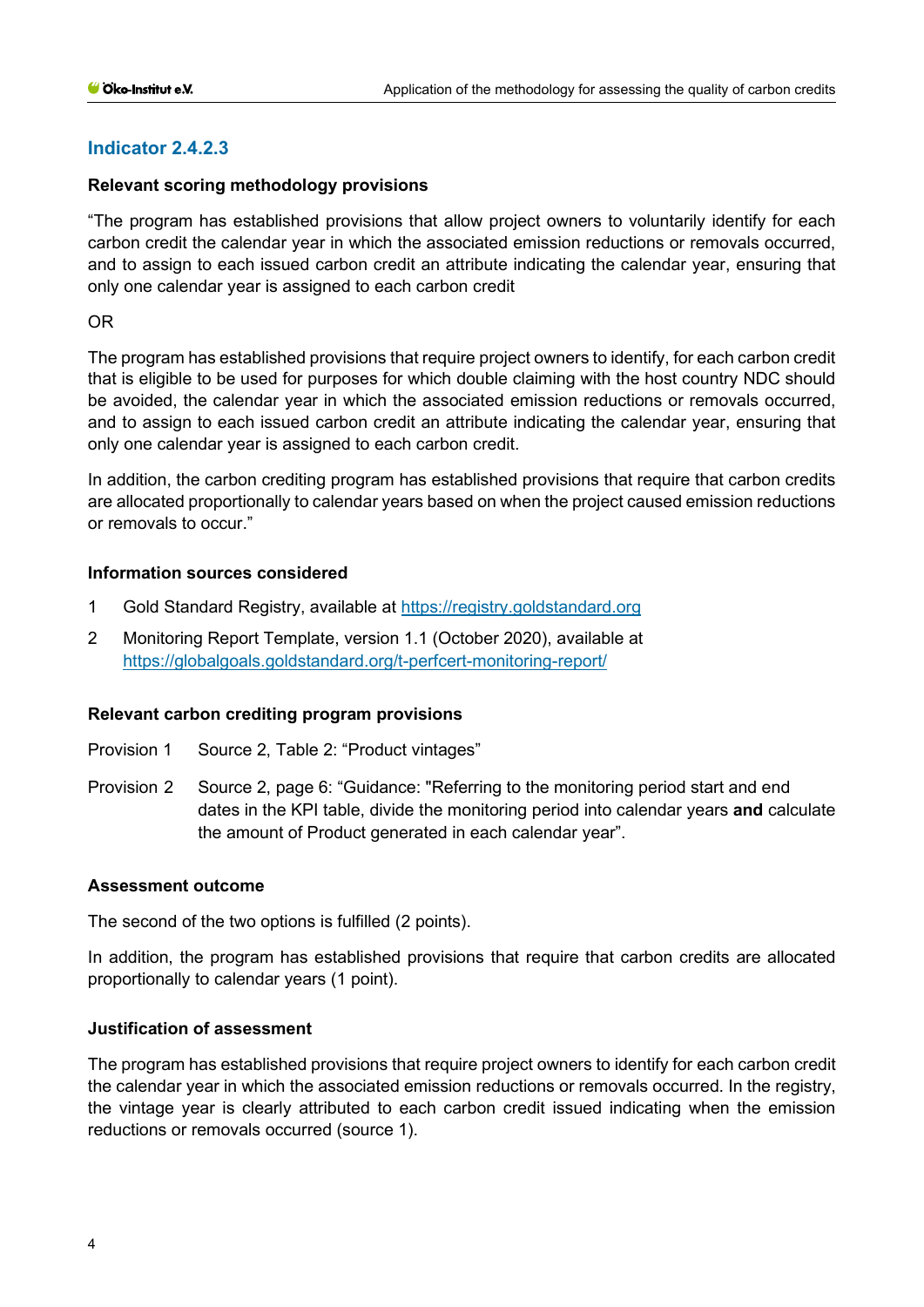Additionally, the program has provisions in place requiring carbon credits to be allocated proportionally to calendar years based on when the project caused emission reductions or removals occurred (provisions 1 and 2).

## **Indicator 2.4.2.4**

#### **Relevant scoring methodology provisions**

"The program has established provisions for project owners or the program to obtain and publicly report Article 6 authorizations from host countries (or, where applicable, the country where the project will cause emission reductions or removals), consistent with relevant decisions under the Paris Agreement."

#### **Information sources considered**

- 1 GHG emissions reduction & Sequestration product requirements, version 2.0 (April 2021), available at [https://globalgoals.goldstandard.org/standards/501\\_V2.0\\_PR\\_GHG-Emissions-](https://globalgoals.goldstandard.org/standards/501_V2.0_PR_GHG-Emissions-Reductions-Sequestration.pdf)[Reductions-Sequestration.pdf](https://globalgoals.goldstandard.org/standards/501_V2.0_PR_GHG-Emissions-Reductions-Sequestration.pdf)
- 2 Gold Standard's CORSIA application
- 3 Treatment of double counting and corresponding adjustments in voluntary carbon markets, version 0.5 (February 2021), available at [https://www.goldstandard.org/sites/default/files/documents/gs\\_guidance\\_correspondingadjust](https://www.goldstandard.org/sites/default/files/documents/gs_guidance_correspondingadjustments_feb2021.pdf) [ments\\_feb2021.pdf](https://www.goldstandard.org/sites/default/files/documents/gs_guidance_correspondingadjustments_feb2021.pdf)

- Provision 1 Source 1, Annex A, introduction: "NOTE that in light of the Paris Agreement the Requirements contained in this Annex are subject to continuous review as new policy is agreed. The Requirements will be updated as the new international agreements and mechanisms are developed".
- Provision 2 Source 2, section 4.7: "Annex A to the GHG Emissions Reductions & Sequestration Product Requirements covers this topic comprehensively. Scenario 2 under Section 4 of the Annex A ensures that no double claiming can occur from issuance of units in countries with cap on emissions. If units are issued in such countries, then an equivalent amount of AAUs shall be cancelled or another eligible unit like CER (from Gold Standard eligible projects) shall be cancelled. **Gold Standard acknowledge that these guidelines are valid in the Kyoto regime only. For addressing this issue under Paris Agreement, Gold Standard is willing to develop procedures and include them as Annex to our GHG Emissions Reductions & Sequestration Product Requirements** in line with 'Guidelines on Avoiding Double Counting for CORSIA'".
- Provision 3 Source 3, sections 2.3 and 2.4: "Project Developers **will likely be required** to provide the following information: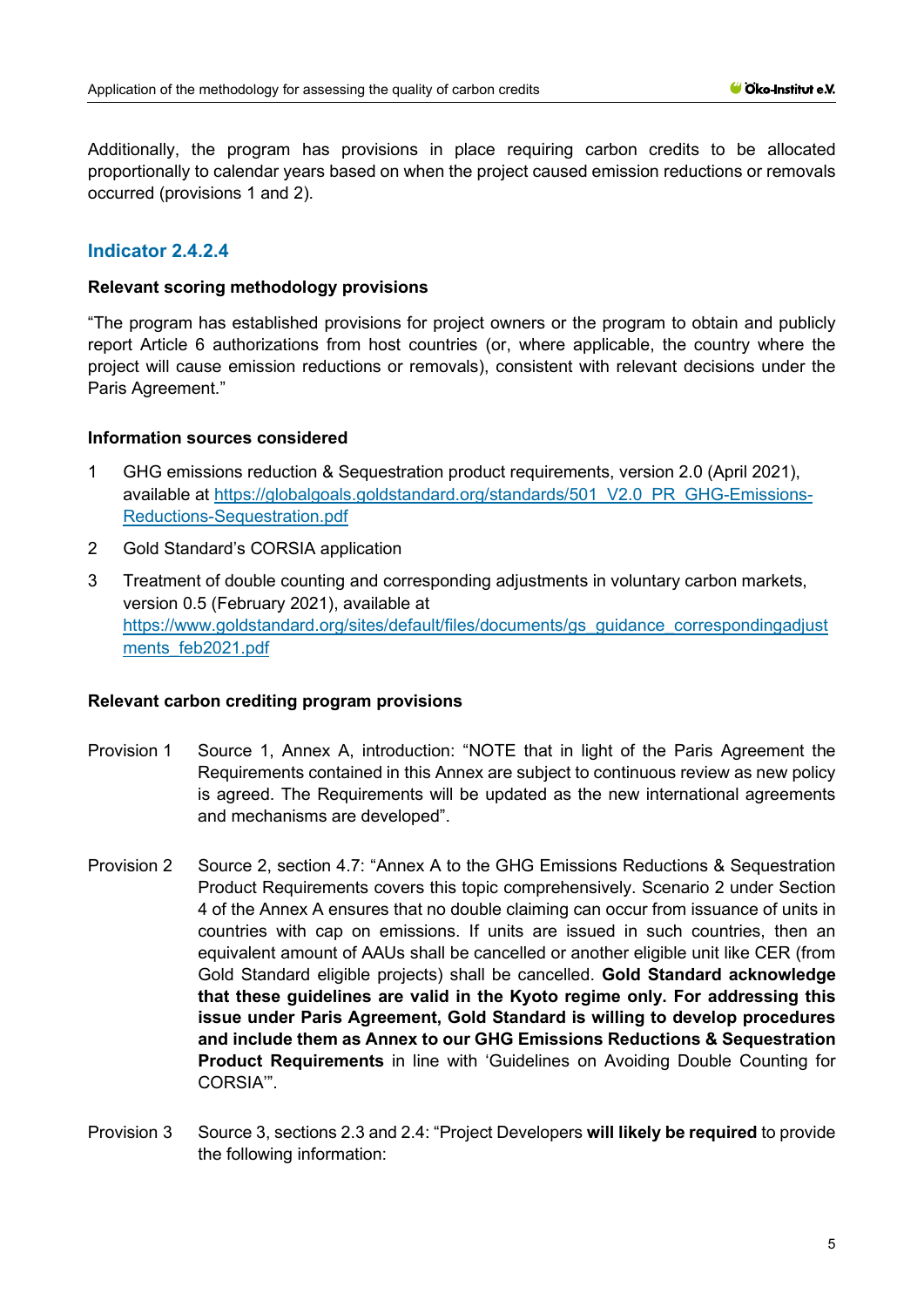- Whether their project's associated emission reductions are covered by a GHG/non-GHG target communicated in the project host country's NDC
- If a corresponding adjustment is needed to avoid double counting
- Where the targets are expressed in non-GHG metrics as communicated in a country's NDC, how the project's implementation affects progress towards achieving the relevant target
- A completed checklist from Annex A

If it is determined that a corresponding adjustment is needed, the Project Developers shall provide a letter of assurance and authorization (LOAA) from the country or countries where the project's emission reductions or removals have occurred. The LOAA should:

- Include the project/PoA/VPAs unique identification details GS ID and Title
- Acknowledge that the project/PoA/VPAs may reduce emissions (or enhance removals) in the host country
- Acknowledge that the offset program/standard to which the letter is provided has issued, or intends to issue, offset credits for the emission reductions or removals that occur within the country
- Authorize the use of the emission reductions or removals, issued as offset credits to project/PoA/VPAs, by airline operators in order to meet offsetting requirements under CORSIA or by other entities under relevant bilateral/multilateral agreements
- Declare that the host country will not use the project/PoA/VPA's emission reductions or removals to track progress towards, or for demonstrating achievement of, its NDC and will account for their use in offsetting schemes (like CORSIA) by applying relevant adjustments in the structured summary of country's biennial transparency reports, as referred to in paragraph 77, subparagraph (d), of the Annex to decision 18/CMA.1, and consistent with relevant future decisions by the CMA
- Include signature and contact details of the authorised signatory of the designated focal point of the host country.

An LoAA or other official document from the host country can be submitted any time before the retirement of credits on the Gold Standard Registry. However, the project developer shall take the following steps: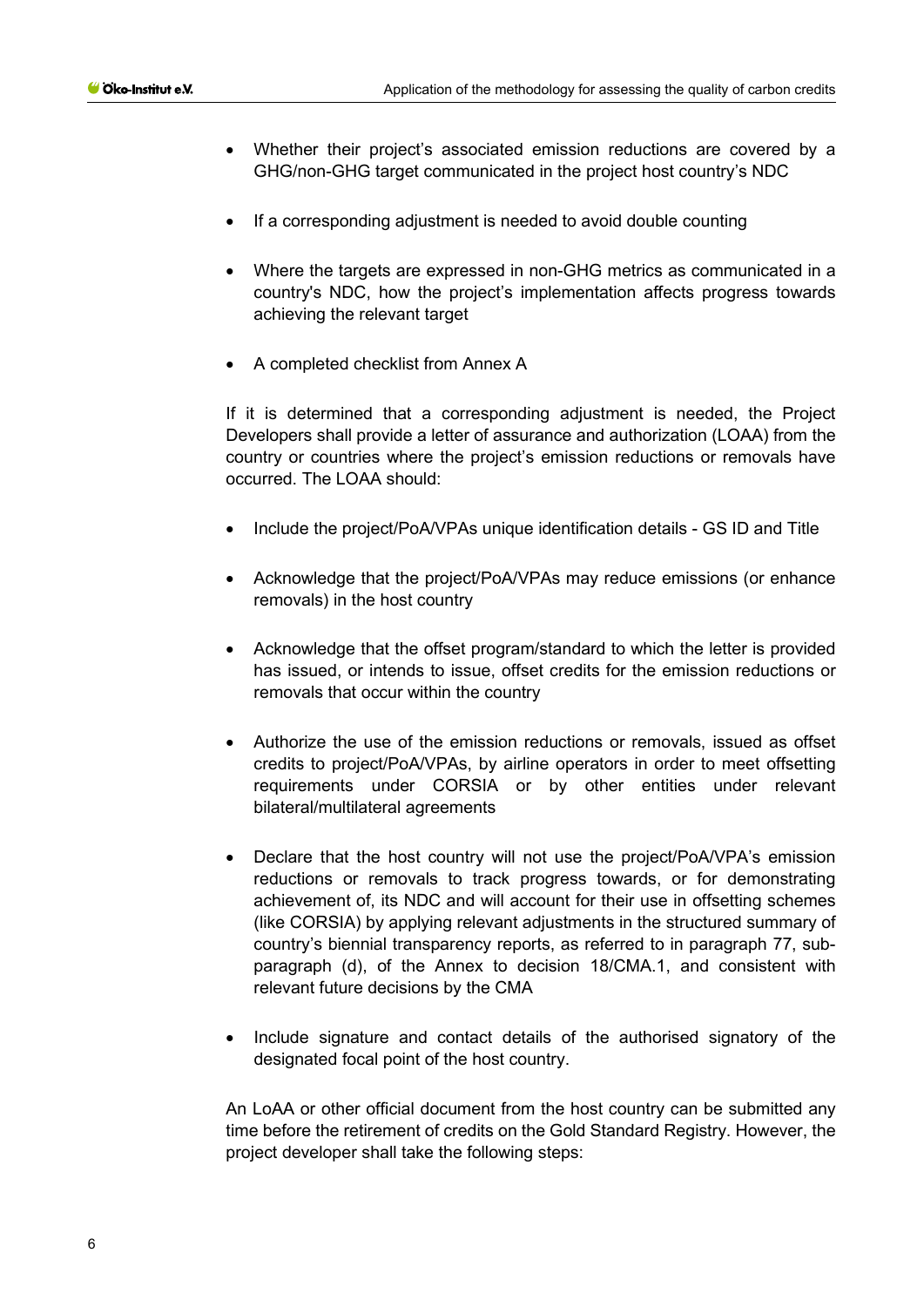- At the time of performance certification, the project/PoA/VPAs should submit the checklist and LoAA, if obtained, as part of the project documentation for verification audit by the VVB. In all cases the LoAA for the project/PoA/VPA shall be submitted to SustainCERT before the issued credits can be flagged as eligible, for example 'CORSIA eligible' on the registry. The checklist and LOAA will be made public via the Gold Standard registry.
- New projects/PoAs/VPAs submitted after 31st December 2020 are suggested to inform SustainCert early in the GS certification cycle of their interest in seeking eligibility approval for GS-VERs for CORSIA, by submitting the checklist with project documents at the time of preliminary review.
- VERs issued under GS PoAs can obtain the LOAA at PoA level, as confirmed by the authorised entity. However, the checklist shall be provided for individual VPAs.

Project developers should submit any updated information pertaining to host country attestation as soon as available to avoid double claiming. After review, this information will be published via the Gold Standard Registry immediately" .

# **Assessment outcome**

No (0 points)

# **Justification of assessment**

The above documentation shows that the indicator is not fulfilled at the time of this assessment, but that Gold Standard is working towards establishing corresponding procedures.

# **Indicator 2.4.2.5**

# **Relevant scoring methodology provisions**

"The program has established provisions that require its own employees, sub-contractors, as well as project owners to commit to anti-corruption policies and practices with regards to obtaining Article 6 authorization."

#### **Information sources considered**

- 1 Safeguarding principles & requirements, Version 1.2 (October 2019), available at [https://globalgoals.goldstandard.org/standards/103\\_V1.2\\_PAR\\_Safeguarding-Principles-](https://globalgoals.goldstandard.org/standards/103_V1.2_PAR_Safeguarding-Principles-Requirements.pdf)[Requirements.pdf](https://globalgoals.goldstandard.org/standards/103_V1.2_PAR_Safeguarding-Principles-Requirements.pdf)
- 2 GHG emissions reduction & Sequestration product requirements, version 2.0 (April 2021), available at [https://globalgoals.goldstandard.org/standards/501\\_V2.0\\_PR\\_GHG-Emissions-](https://globalgoals.goldstandard.org/standards/501_V2.0_PR_GHG-Emissions-Reductions-Sequestration.pdf)[Reductions-Sequestration.pdf](https://globalgoals.goldstandard.org/standards/501_V2.0_PR_GHG-Emissions-Reductions-Sequestration.pdf)
- 3 Gold Standard's CORSIA application, available at [https://www.icao.int/environmental](https://www.icao.int/environmental-protection/CORSIA/Pages/TAB2019.aspx)[protection/CORSIA/Pages/TAB2019.aspx](https://www.icao.int/environmental-protection/CORSIA/Pages/TAB2019.aspx)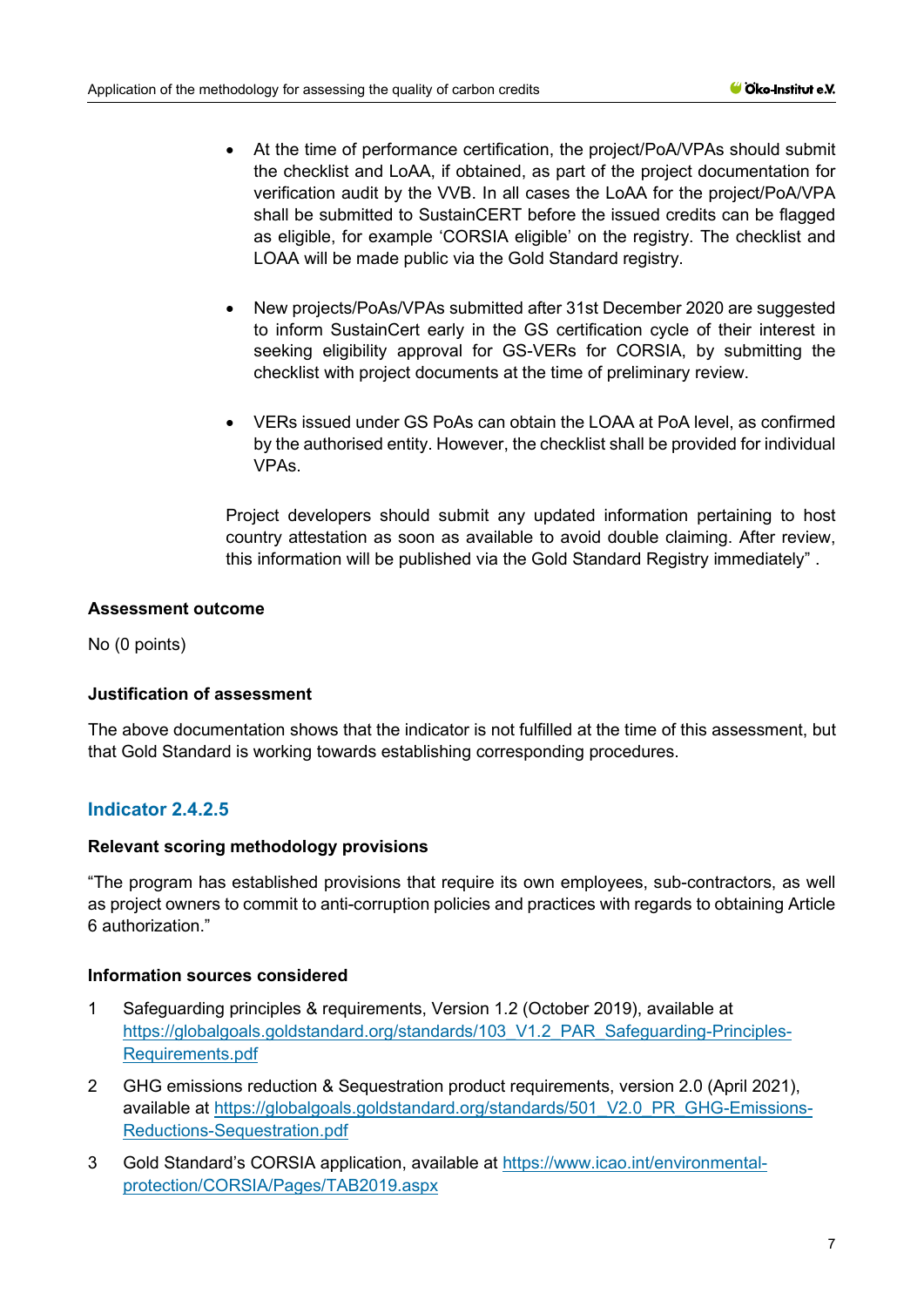#### **Relevant carbon crediting program provisions**

Provision 1 Source 1, section 3.5.1: "The project shall not involve, be complicit in or inadvertently contribute to or reinforce corruption or corrupt projects".

#### **Assessment outcome**

No (0 points)

#### **Justification of assessment**

The Gold Standard requires project owners to commit to anti-corruption policies. However, these are not linked to obtaining Article 6 authorisation so that the indicator is not fulfilled. Moreover, no provisions could be found with regard to respective obligations to own employees.

## **Indicator 2.4.2.6**

#### **Relevant scoring methodology provisions**

"The program has established provisions for reporting relevant information on authorized carbon credits to the host country, including on the cancellation or use of authorized carbon credits."

#### **Information sources considered**

- 1 Treatment of double counting and corresponding adjustments in voluntary carbon markets, version 0.5 (February 2021), available at [https://www.goldstandard.org/sites/default/files/documents/gs\\_guidance\\_correspondingadjust](https://www.goldstandard.org/sites/default/files/documents/gs_guidance_correspondingadjustments_feb2021.pdf) [ments\\_feb2021.pdf](https://www.goldstandard.org/sites/default/files/documents/gs_guidance_correspondingadjustments_feb2021.pdf)
- 2 GHG emissions reduction & Sequestration product requirements, version 2.0 (April 2021), available at [https://globalgoals.goldstandard.org/standards/501\\_V2.0\\_PR\\_GHG-Emissions-](https://globalgoals.goldstandard.org/standards/501_V2.0_PR_GHG-Emissions-Reductions-Sequestration.pdf)[Reductions-Sequestration.pdf](https://globalgoals.goldstandard.org/standards/501_V2.0_PR_GHG-Emissions-Reductions-Sequestration.pdf)
- 3 Gold Standard's CORSIA application, available at [https://www.icao.int/environmental](https://www.icao.int/environmental-protection/CORSIA/Pages/TAB2019.aspx)[protection/CORSIA/Pages/TAB2019.aspx](https://www.icao.int/environmental-protection/CORSIA/Pages/TAB2019.aspx)

#### **Relevant carbon crediting program provisions**

Provision 1 Source 2, Annex A, introduction: " "NOTE that in light of the Paris Agreement the Requirements contained in this Annex are subject to continuous review as new policy is agreed. The Requirements will be updated as the new international agreements and mechanisms are developed".

#### **Assessment outcome**

No (0 Points).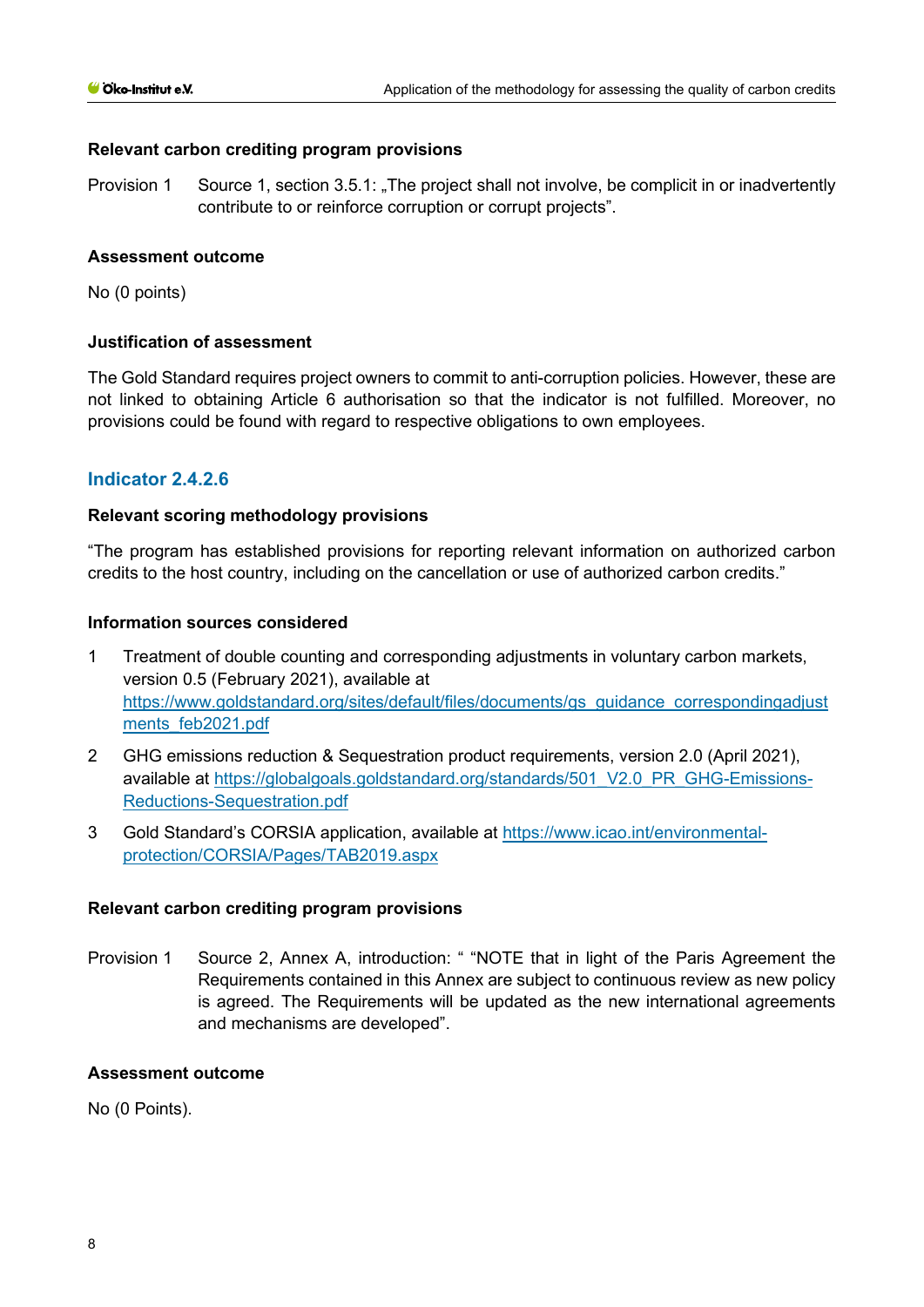#### **Justification of assessment**

The program does not have established provisions for reporting relevant information on authorized carbon credits to the host country, including on the cancellation or use of authorized carbon credits. The indicator is therefore not fulfilled.

# **Indicator 2.4.2.7**

#### **Relevant scoring methodology provisions**

"The program has established provisions to obtain evidence of the appropriate application of adjustments from the host country (or, where applicable, the country in which the carbon credit's associated emission reduction or removal occurred)."

#### **Information sources considered**

- 1 GHG emissions reduction & Sequestration product requirements, version 2.0 (April 2021), available at [https://globalgoals.goldstandard.org/standards/501\\_V2.0\\_PR\\_GHG-Emissions-](https://globalgoals.goldstandard.org/standards/501_V2.0_PR_GHG-Emissions-Reductions-Sequestration.pdf)[Reductions-Sequestration.pdf](https://globalgoals.goldstandard.org/standards/501_V2.0_PR_GHG-Emissions-Reductions-Sequestration.pdf)
- 2 Gold Standard's CORSIA application, available at [https://www.icao.int/environmental](https://www.icao.int/environmental-protection/CORSIA/Pages/TAB2019.aspx)[protection/CORSIA/Pages/TAB2019.aspx](https://www.icao.int/environmental-protection/CORSIA/Pages/TAB2019.aspx)
- 3 Treatment of double counting and corresponding adjustments in voluntary carbon markets, version 0.5 (February 2021), available at [https://www.goldstandard.org/sites/default/files/documents/gs\\_guidance\\_correspondingadjust](https://www.goldstandard.org/sites/default/files/documents/gs_guidance_correspondingadjustments_feb2021.pdf) [ments\\_feb2021.pdf](https://www.goldstandard.org/sites/default/files/documents/gs_guidance_correspondingadjustments_feb2021.pdf)

- Provision 1 Source 1, Annex A, introduction: "NOTE that in light of the Paris Agreement the Requirements contained in this Annex are subject to continuous review as new policy is agreed. The Requirements will be updated as the new international agreements and mechanisms are developed".
- Provision 2 Source 3, section 2.1: "The Gold Standard Registry's functionality will be enhanced to ensure that it is able to securely and transparently issue, transfer and cancel credits/mitigation outcomes in the Paris era. The following functionality will likely be introduced:
	- Provisions to indicate whether the host country has issued a letter of assurance and authorization (LoAA) for the project associated with the offset credit
	- Indication of whether a corresponding adjustment has been applied by the host country
	- Indication of whether the offset credit has been cancelled and, if so, the following additional information related to cancellation is recorded and shared transparently: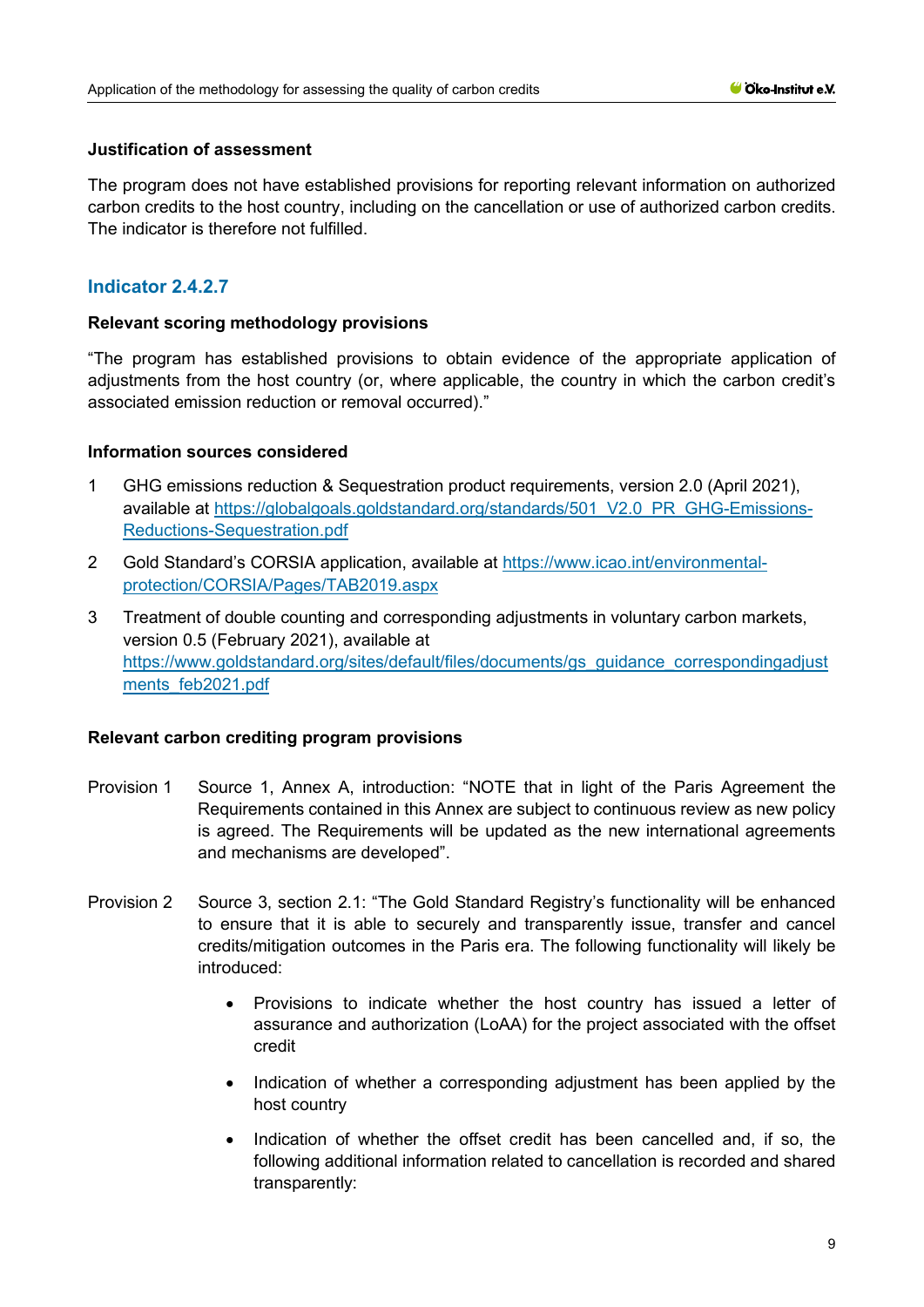- Purpose of the cancellation including name of entity in whose name the offset credit was cancelled
- Date of cancellation
- Quantity of emission units cancelled
- Vintage of cancelled emission units
- Start and end of serial numbers of units
- Type of unit (e.g. ex-post GS-VER)
- Host country
- Impact quantification Methodology
- Unit date eligibility, if applicable. For example, only credits with a vintage post-1st January 2016 are eligible for CORSIA
- Information on whether the emission reductions attributable to a project is covered by a GHG/non-GHG target in the host country's NDC.
- The registry will also include access to the following information:
- A description of the project, including information on the mitigation technologies involved
- The emission sources, sinks, and greenhouse gases included in the calculation of the project's emission reductions or removals, along with the location(s) of all relevant sources and sinks
- The country and geographical location where the project is implemented
- Any other information needed for the project to be unambiguously identified, and distinguished from other projects that may occur in the same location
- An indication of whether the project's mitigation activities, emission reductions, and/or removals are covered by any targets – including targets expressed in non-GHG metrics - communicated in a country's NDC
- In cases where the project activity and corresponding emission reductions / removals are covered by NDC targets in GHG metrics and the credits are to be used for offsetting purposes, the letter of assurance and authorization from the country or countries where a project's emission reductions or removals occurred

#### **Assessment outcome**

No (0 points).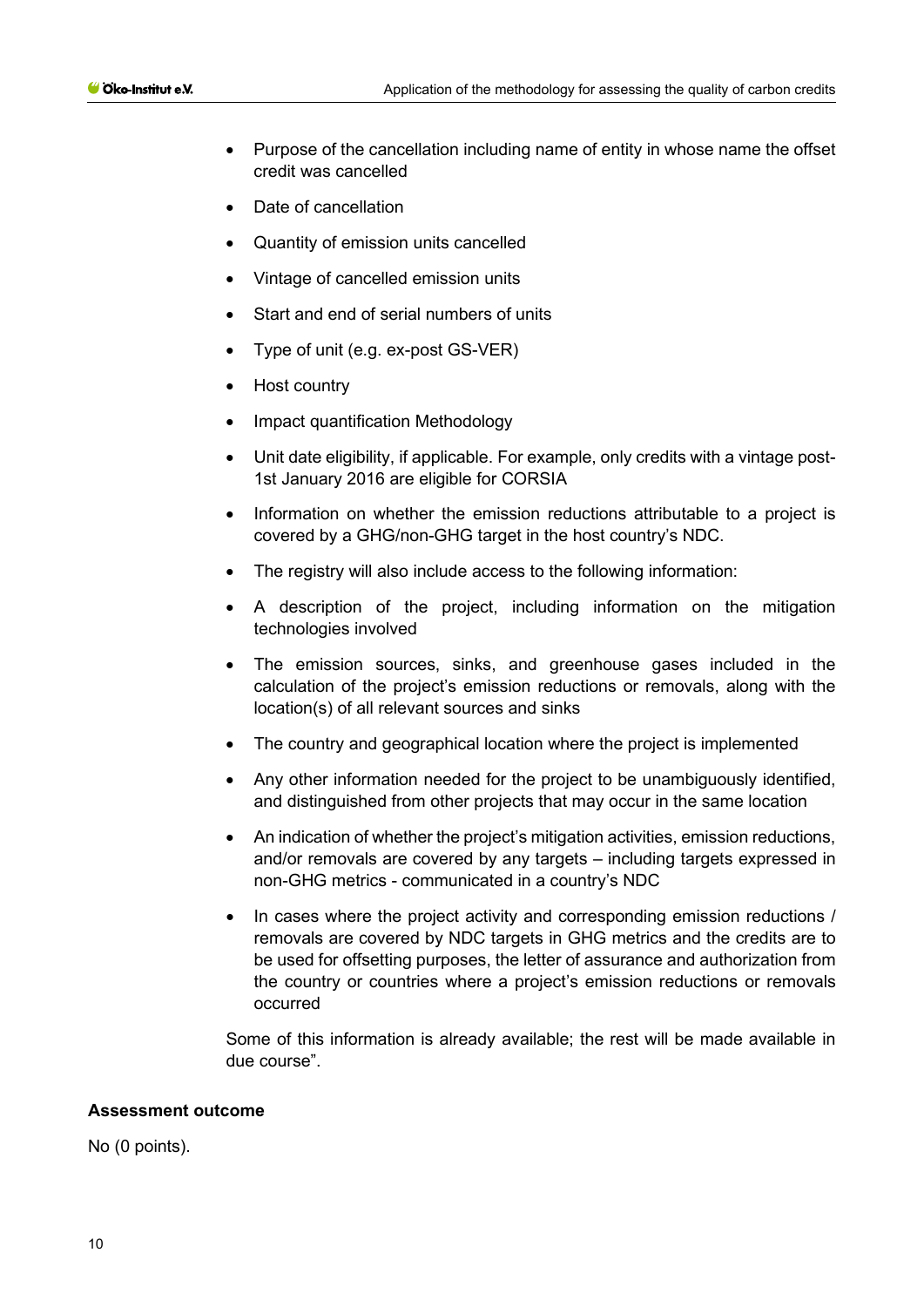#### **Justification of assessment**

The Gold Standard does not yet have provisions in place to obtain evidence of the appropriate application of adjustments from the host country so that the indicator is not fulfilled. However, the Gold Standard states that it will update is requirements in line with the decisions on Article 6 in the future.

# **Indicator 2.4.2.8**

#### **Relevant scoring methodology provisions**

"The program has established provisions to qualify and earmark carbon credits as eligible for uses for which double claiming with the host country NDC needs to be avoided, once all relevant requirements have been satisfied."

#### **Information sources considered**

- 1 GHG emissions reduction & Sequestration product requirements, version 2.0 (April 2021), available at [https://globalgoals.goldstandard.org/standards/501\\_V2.0\\_PR\\_GHG-Emissions-](https://globalgoals.goldstandard.org/standards/501_V2.0_PR_GHG-Emissions-Reductions-Sequestration.pdf)[Reductions-Sequestration.pdf](https://globalgoals.goldstandard.org/standards/501_V2.0_PR_GHG-Emissions-Reductions-Sequestration.pdf)
- 2 Gold Standard's CORSIA application, available at [https://www.icao.int/environmental](https://www.icao.int/environmental-protection/CORSIA/Pages/TAB2019.aspx)[protection/CORSIA/Pages/TAB2019.aspx](https://www.icao.int/environmental-protection/CORSIA/Pages/TAB2019.aspx)
- 3 Treatment of double counting and corresponding adjustments in voluntary carbon markets, version 0.5 (February 2021), available at [https://www.goldstandard.org/sites/default/files/documents/gs\\_guidance\\_correspondingadjust](https://www.goldstandard.org/sites/default/files/documents/gs_guidance_correspondingadjustments_feb2021.pdf) [ments\\_feb2021.pdf](https://www.goldstandard.org/sites/default/files/documents/gs_guidance_correspondingadjustments_feb2021.pdf)

- Provision 1 Source 1, Annex A, introduction: "NOTE that in light of the Paris Agreement the Requirements contained in this Annex are subject to continuous review as new policy is agreed. The Requirements will be updated as the new international agreements and mechanisms are developed" .
- Provision 2 Source 3, section 2.1: "The Gold Standard Registry's functionality will be enhanced to ensure that it is able to securely and transparently issue, transfer and cancel credits/mitigation outcomes in the Paris era. The following functionality will likely be introduced:
	- Provisions to indicate whether the host country has issued a letter of assurance and authorization (LoAA) for the project associated with the offset credit
	- Indication of whether a corresponding adjustment has been applied by the host country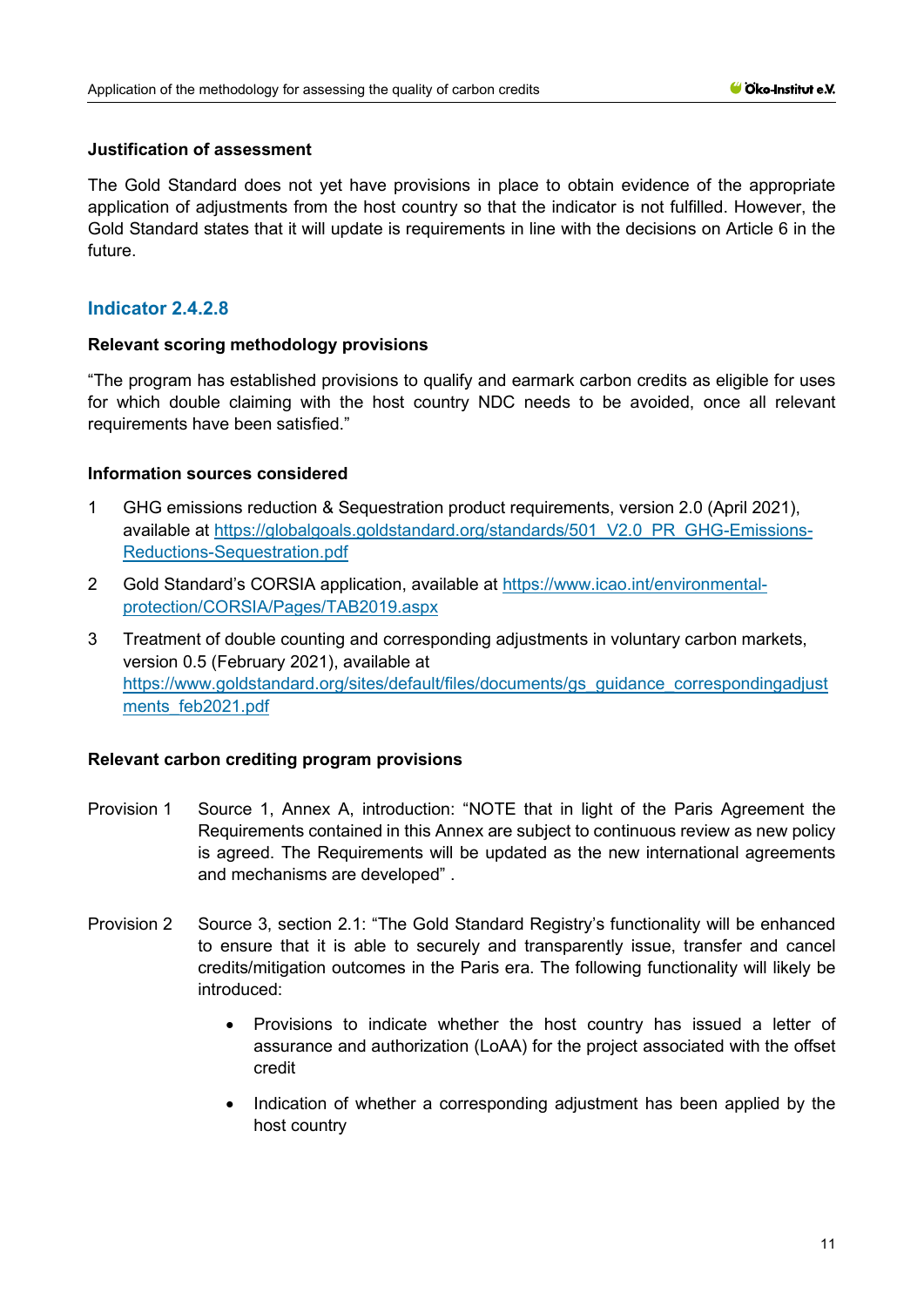- Indication of whether the offset credit has been cancelled and, if so, the following additional information related to cancellation is recorded and shared transparently:
- Purpose of the cancellation including name of entity in whose name the offset credit was cancelled
- Date of cancellation
- Quantity of emission units cancelled
- Vintage of cancelled emission units
- Start and end of serial numbers of units
- Type of unit (e.g. ex-post GS-VER)
- Host country
- Impact quantification Methodology
- Unit date eligibility, if applicable. For example, only credits with a vintage post-1st January 2016 are eligible for CORSIA
- Information on whether the emission reductions attributable to a project is covered by a GHG/non-GHG target in the host country's NDC.
- The registry will also include access to the following information:
- A description of the project, including information on the mitigation technologies involved
- The emission sources, sinks, and greenhouse gases included in the calculation of the project's emission reductions or removals, along with the location(s) of all relevant sources and sinks
- The country and geographical location where the project is implemented
- Any other information needed for the project to be unambiguously identified, and distinguished from other projects that may occur in the same location
- An indication of whether the project's mitigation activities, emission reductions, and/or removals are covered by any targets – including targets expressed in non-GHG metrics - communicated in a country's NDC
- In cases where the project activity and corresponding emission reductions / removals are covered by NDC targets in GHG metrics and the credits are to be used for offsetting purposes, the letter of assurance and authorization from the country or countries where a project's emission reductions or removals occurred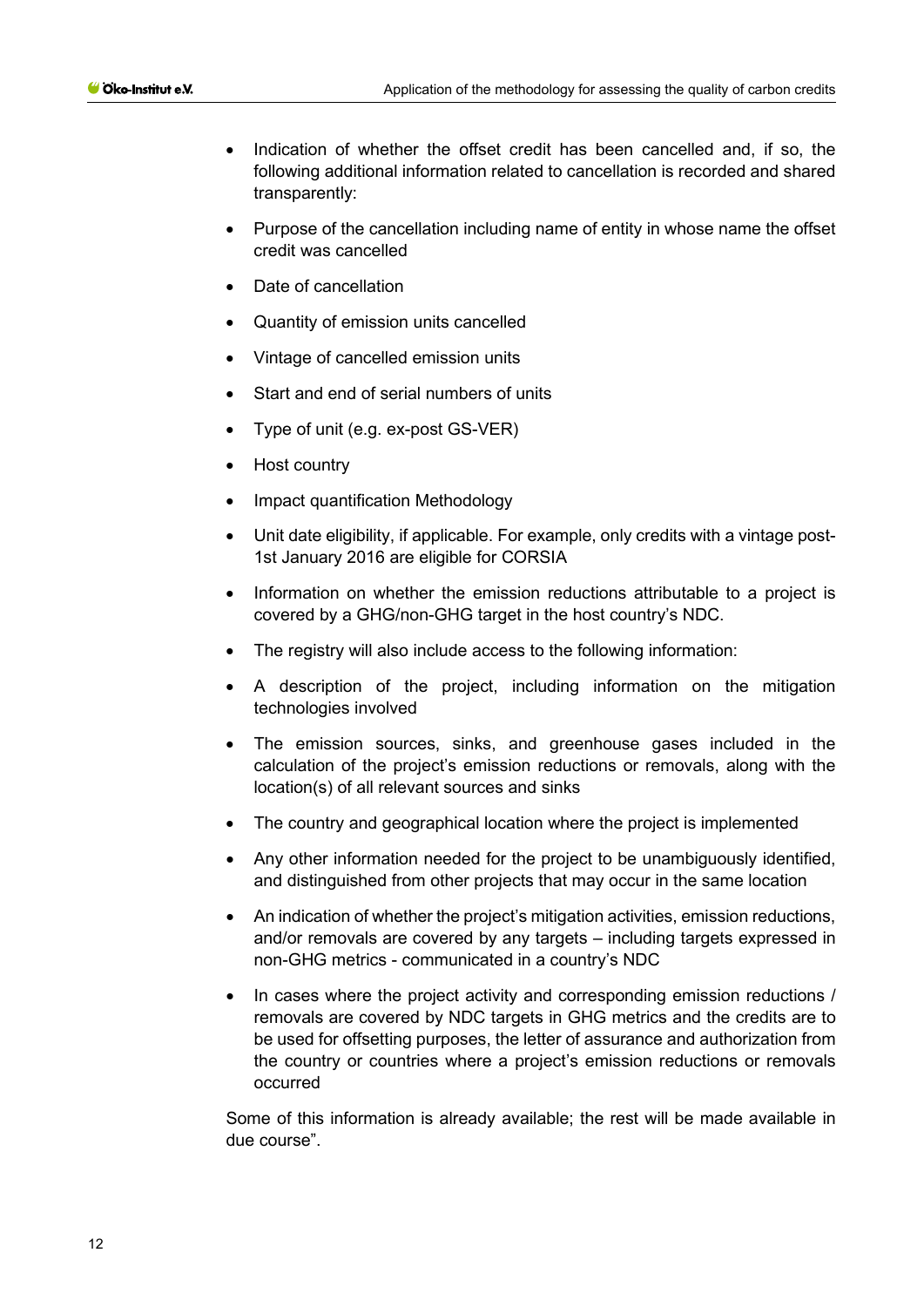Provision 3 Source 2, section 4.7: "Annex A to the GHG Emissions Reductions & Sequestration Product Requirements covers this topic comprehensively. Scenario 2 under Section 4 of the Annex A ensures that no double claiming can occur from issuance of units in countries with cap on emissions. If units are issued in such countries, then an equivalent amount of AAUs shall be cancelled or another eligible unit like CER (from Gold Standard eligible projects) shall be cancelled. **Gold Standard acknowledge that these guidelines are valid in the Kyoto regime only. For addressing this issue under Paris Agreement, Gold Standard is willing to develop procedures and include them as Annex to our GHG Emissions Reductions & Sequestration Product Requirements** in line with 'Guidelines on Avoiding Double Counting for CORSIA'".

#### **Assessment outcome**

No (0 points).

#### **Justification of assessment**

The Gold Standard does not have any provisions in place for qualifying and earmarking credits as eligible for purposes for which double claiming with the host country NDC needs to be avoided. However, it is stated that it plans to update its requirements in the light of any developments under the Paris Agreement.

## **Indicator 2.4.2.9**

#### **Relevant scoring methodology provisions**

"The program has established provisions to cease qualifying and earmarking carbon credits as eligible for uses for which double claiming with the host country NDC needs to be avoided in the event that evidence for the appropriate application of corresponding adjustments cannot be obtained within two years after the country was due to provide information on the appropriate application of corresponding in according to decisions by the CMA."

#### **Information sources considered**

- 1 GHG emissions reduction & Sequestration product requirements, version 2.0 (April 2021), available at [https://globalgoals.goldstandard.org/standards/501\\_V2.0\\_PR\\_GHG-Emissions-](https://globalgoals.goldstandard.org/standards/501_V2.0_PR_GHG-Emissions-Reductions-Sequestration.pdf)[Reductions-Sequestration.pdf](https://globalgoals.goldstandard.org/standards/501_V2.0_PR_GHG-Emissions-Reductions-Sequestration.pdf)
- 2 Gold Standard's CORSIA application, available at [https://www.icao.int/environmental](https://www.icao.int/environmental-protection/CORSIA/Pages/TAB2019.aspx)[protection/CORSIA/Pages/TAB2019.aspx](https://www.icao.int/environmental-protection/CORSIA/Pages/TAB2019.aspx)
- 3 Gold Standard Registry, available at [https://registry.goldstandard.org](https://registry.goldstandard.org/)
- 4 Treatment of double counting and corresponding adjustments in voluntary carbon markets, version 0.5 (February 2021), available at [https://www.goldstandard.org/sites/default/files/documents/gs\\_guidance\\_correspondingadjust](https://www.goldstandard.org/sites/default/files/documents/gs_guidance_correspondingadjustments_feb2021.pdf) [ments\\_feb2021.pdf](https://www.goldstandard.org/sites/default/files/documents/gs_guidance_correspondingadjustments_feb2021.pdf)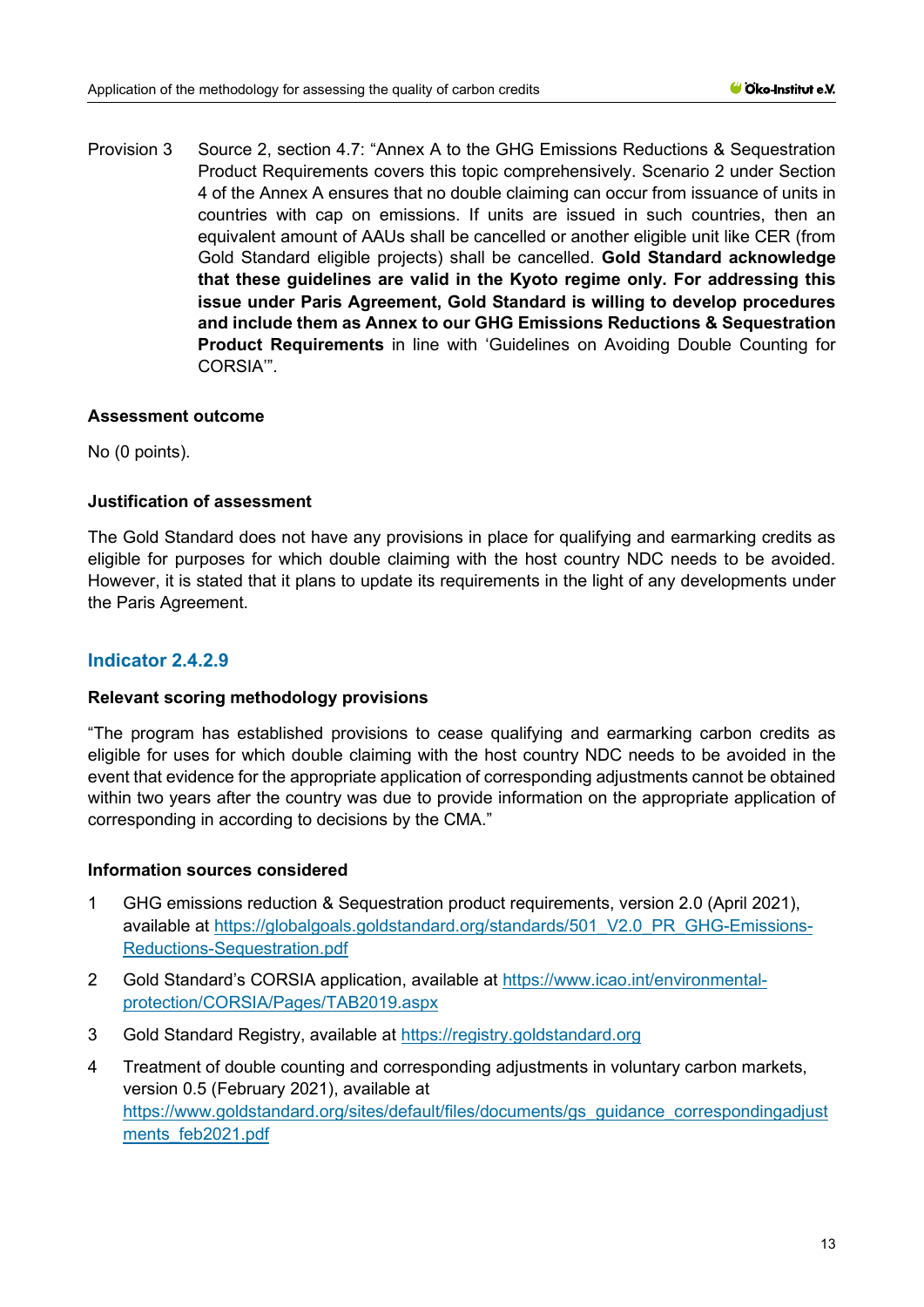- Provision 1 Source 1, Annex A, introduction: "NOTE that in light of the Paris Agreement the Requirements contained in this Annex are subject to continuous review as new policy is agreed. The Requirements will be updated as the new international agreements and mechanisms are developed".
- Provision 2 Source 2, section 4.7: "Annex A to the GHG Emissions Reductions & Sequestration Product Requirements covers this topic comprehensively. Scenario 2 under Section 4 of the Annex A ensures that no double claiming can occur from issuance of units in countries with cap on emissions. If units are issued in such countries, then an equivalent amount of AAUs shall be cancelled or another eligible unit like CER (from Gold Standard eligible projects) shall be cancelled. **Gold Standard acknowledge that these guidelines are valid in the Kyoto regime only. For addressing this issue under Paris Agreement, Gold Standard is willing to develop procedures and include them as Annex to our GHG Emissions Reductions & Sequestration Product Requirements** in line with 'Guidelines on Avoiding Double Counting for CORSIA'".
- Provision 3 Source 4, section 2.1: "The Gold Standard Registry's functionality will be enhanced to ensure that it is able to securely and transparently issue, transfer and cancel credits/mitigation outcomes in the Paris era. The following functionality will likely be introduced:
	- Provisions to indicate whether the host country has issued a letter of assurance and authorization (LoAA) for the project associated with the offset credit
	- Indication of whether a corresponding adjustment has been applied by the host country
	- Indication of whether the offset credit has been cancelled and, if so, the following additional information related to cancellation is recorded and shared transparently:
	- Purpose of the cancellation including name of entity in whose name the offset credit was cancelled
	- Date of cancellation
	- Quantity of emission units cancelled
	- Vintage of cancelled emission units
	- Start and end of serial numbers of units
	- Type of unit (e.g. ex-post GS-VER)
	- Host country
	- Impact quantification Methodology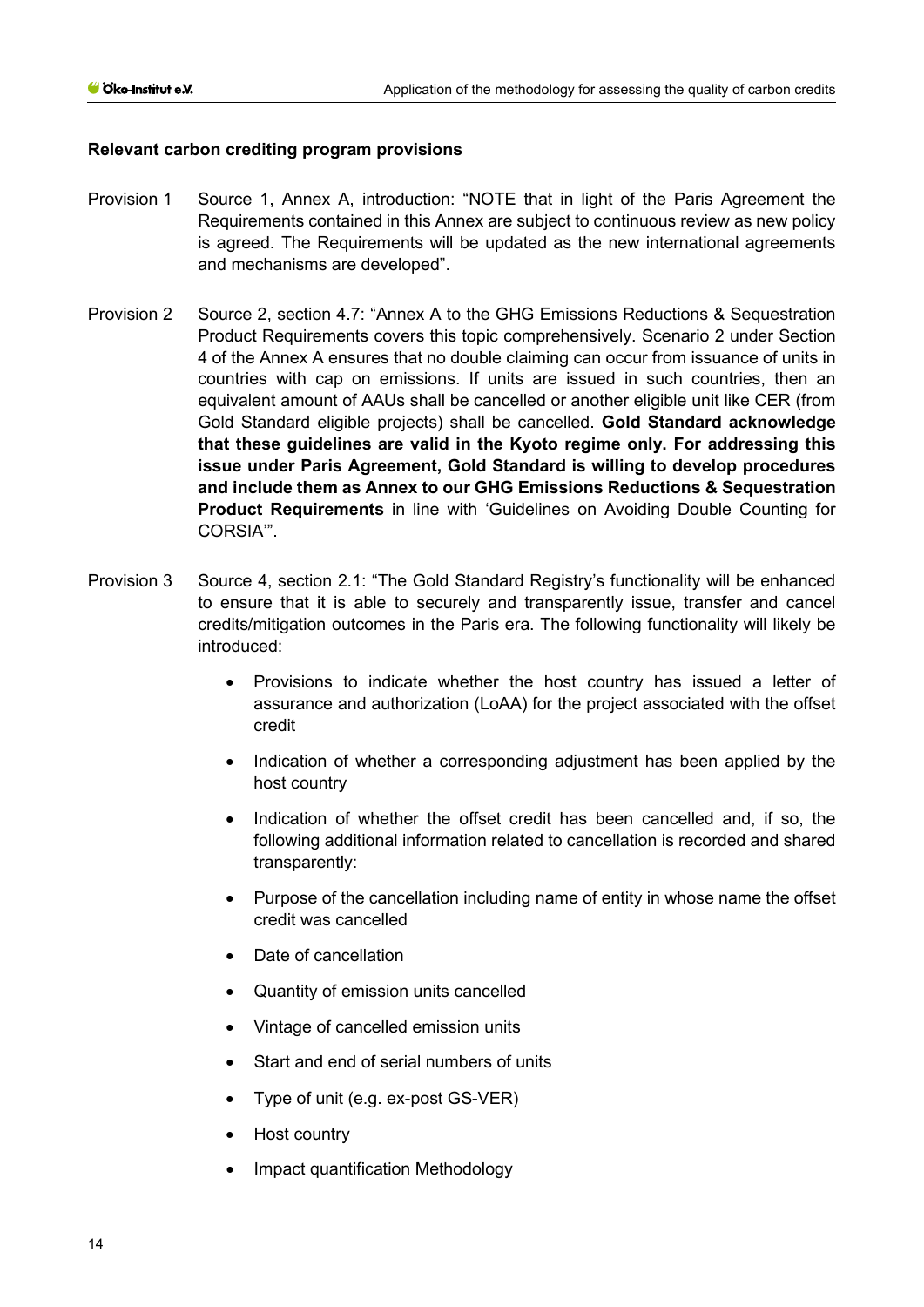- Unit date eligibility, if applicable. For example, only credits with a vintage post-1st January 2016 are eligible for CORSIA
- Information on whether the emission reductions attributable to a project is covered by a GHG/non-GHG target in the host country's NDC.
- The registry will also include access to the following information:
- A description of the project, including information on the mitigation technologies involved
- The emission sources, sinks, and greenhouse gases included in the calculation of the project's emission reductions or removals, along with the location(s) of all relevant sources and sinks
- The country and geographical location where the project is implemented
- Any other information needed for the project to be unambiguously identified, and distinguished from other projects that may occur in the same location
- An indication of whether the project's mitigation activities, emission reductions, and/or removals are covered by any targets – including targets expressed in non-GHG metrics - communicated in a country's NDC
- In cases where the project activity and corresponding emission reductions / removals are covered by NDC targets in GHG metrics and the credits are to be used for offsetting purposes, the letter of assurance and authorization from the country or countries where a project's emission reductions or removals occurred

#### **Assessment outcome**

No (0 points)

#### **Justification of assessment**

The Gold Standard does not have any provisions in place to cease qualifying and earmarking credits as eligible for purposes for which double claiming with the host country NDC needs to be avoided in the event that evidence for the appropriate application of corresponding adjustments cannot be obtained. However, the Gold Standard states that it plans to update its requirements in the light of any developments under the Paris Agreement.

#### **Indicator 2.4.2.10**

#### **Relevant scoring methodology provisions**

"The program has established robust provisions for replacing carbon credits for which the evidence of the appropriate application of corresponding adjustments cannot be provided within two years after the country was due to report on the application of corresponding adjustments in accordance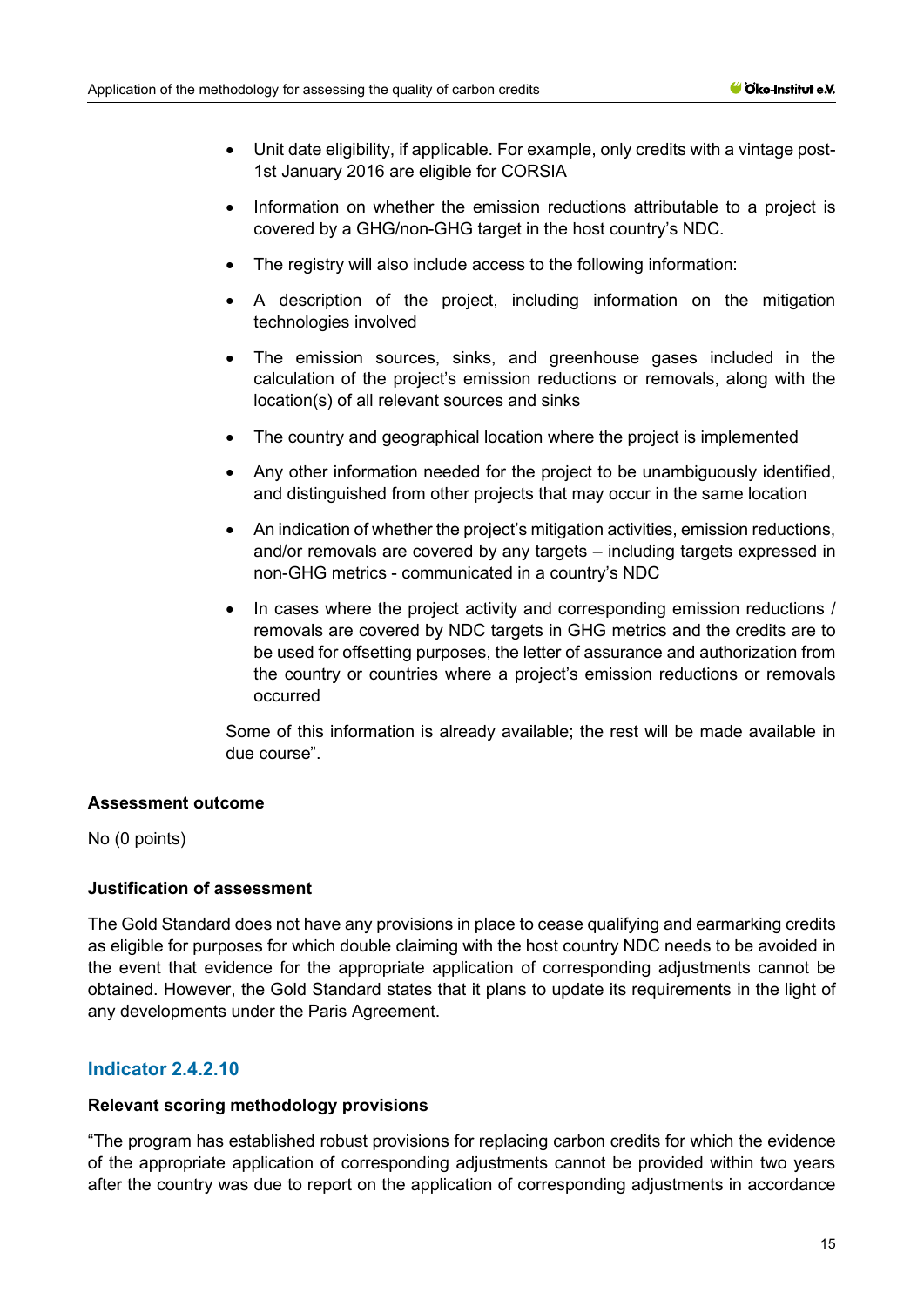with decisions by the CMA. The replacement provisions ensure that the relevant credits are only replaced by credits issued for emission reductions or removals that have been qualified by the program as eligible for uses for which double claiming with the host country NDC needs to be avoided."

## **Information sources considered**

- 1 GHG emissions reduction & Sequestration product requirements, version 2.0 (April 2021), available at [https://globalgoals.goldstandard.org/standards/501\\_V2.0\\_PR\\_GHG-Emissions-](https://globalgoals.goldstandard.org/standards/501_V2.0_PR_GHG-Emissions-Reductions-Sequestration.pdf)[Reductions-Sequestration.pdf](https://globalgoals.goldstandard.org/standards/501_V2.0_PR_GHG-Emissions-Reductions-Sequestration.pdf)
- 2 Gold Standard's CORSIA application, available at [https://www.icao.int/environmental](https://www.icao.int/environmental-protection/CORSIA/Pages/TAB2019.aspx)[protection/CORSIA/Pages/TAB2019.aspx](https://www.icao.int/environmental-protection/CORSIA/Pages/TAB2019.aspx)
- 3 Gold Standard Registry, available at [https://registry.goldstandard.org](https://registry.goldstandard.org/)
- 4 Treatment of double counting and corresponding adjustments in voluntary carbon markets, version 0.5 (February 2021), available at [https://www.goldstandard.org/sites/default/files/documents/gs\\_guidance\\_correspondingadjustm](https://www.goldstandard.org/sites/default/files/documents/gs_guidance_correspondingadjustments_feb2021.pdf) [ents\\_feb2021.pdf](https://www.goldstandard.org/sites/default/files/documents/gs_guidance_correspondingadjustments_feb2021.pdf)

- Provision 1 Source 1, Annex A, introduction: "NOTE that in light of the Paris Agreement the Requirements contained in this Annex are subject to continuous review as new policy is agreed. The Requirements will be updated as the new international agreements and mechanisms are developed".
- Provision 2 Source 2, section 4.7: "Annex A to the GHG Emissions Reductions & Sequestration Product Requirements covers this topic comprehensively. Scenario 2 under Section 4 of the Annex A ensures that no double claiming can occur from issuance of units in countries with cap on emissions. If units are issued in such countries, then an equivalent amount of AAUs shall be cancelled or another eligible unit like CER (from Gold Standard eligible projects) shall be cancelled. **Gold Standard acknowledge that these guidelines are valid in the Kyoto regime only. For addressing this issue under Paris Agreement, Gold Standard is willing to develop procedures and include them as Annex to our GHG Emissions Reductions & Sequestration Product Requirements** in line with 'Guidelines on Avoiding Double Counting for CORSIA'".
- Provision 3 Source 4, section 2.1: "The Gold Standard Registry's functionality will be enhanced to ensure that it is able to securely and transparently issue, transfer and cancel credits/mitigation outcomes in the Paris era. The following functionality will likely be introduced:
	- Provisions to indicate whether the host country has issued a letter of assurance and authorization (LoAA) for the project associated with the offset credit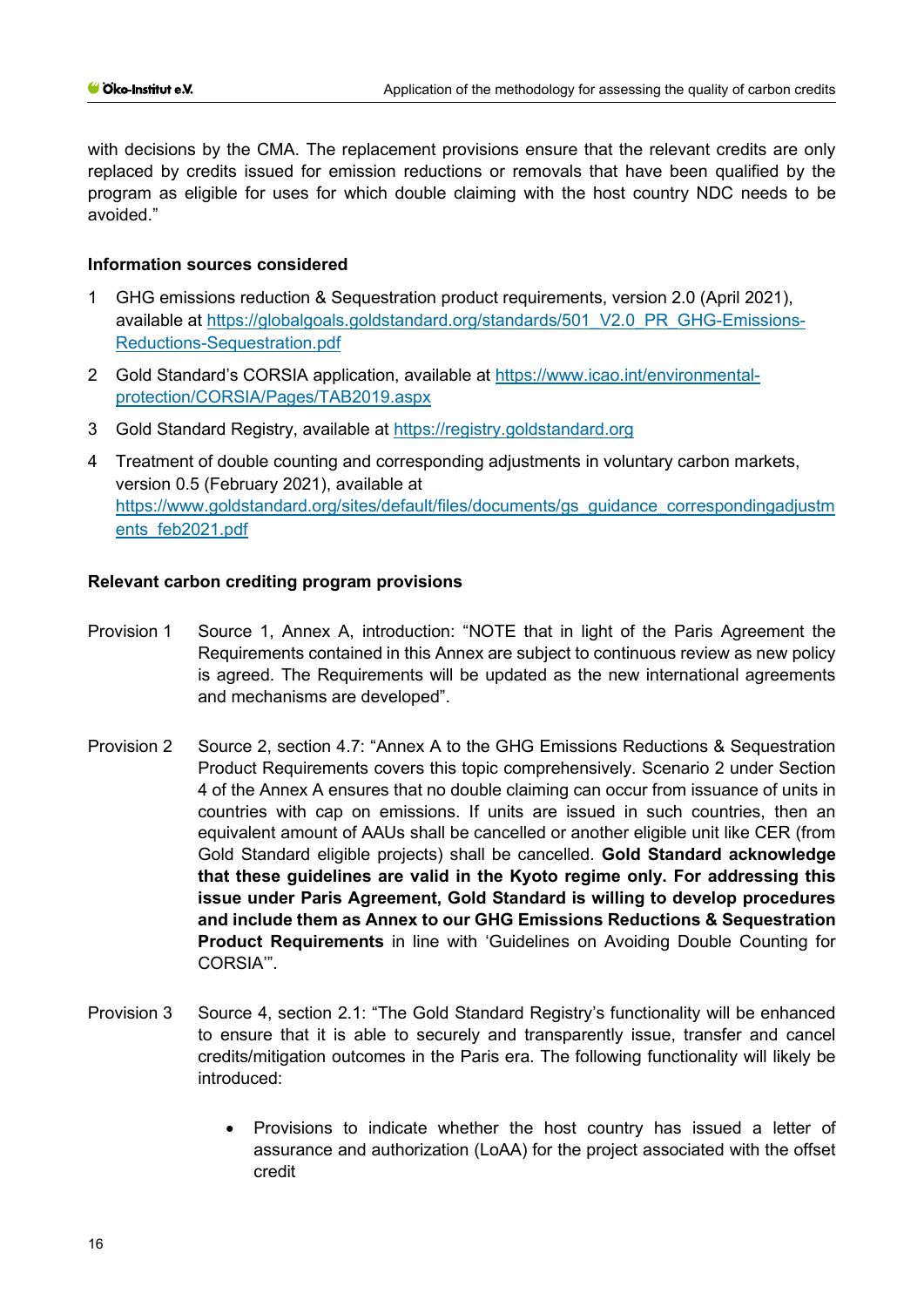- Indication of whether a corresponding adjustment has been applied by the host country
- Indication of whether the offset credit has been cancelled and, if so, the following additional information related to cancellation is recorded and shared transparently:
- Purpose of the cancellation including name of entity in whose name the offset credit was cancelled
- Date of cancellation
- Quantity of emission units cancelled
- Vintage of cancelled emission units
- Start and end of serial numbers of units
- Type of unit (e.g. ex-post GS-VER)
- Host country
- Impact quantification Methodology
- Unit date eligibility, if applicable. For example, only credits with a vintage post-1st January 2016 are eligible for CORSIA
- Information on whether the emission reductions attributable to a project is covered by a GHG/non-GHG target in the host country's NDC.
- The registry will also include access to the following information:
- A description of the project, including information on the mitigation technologies involved
- The emission sources, sinks, and greenhouse gases included in the calculation of the project's emission reductions or removals, along with the location(s) of all relevant sources and sinks
- The country and geographical location where the project is implemented
- Any other information needed for the project to be unambiguously identified, and distinguished from other projects that may occur in the same location
- An indication of whether the project's mitigation activities, emission reductions, and/or removals are covered by any targets – including targets expressed in non-GHG metrics - communicated in a country's NDC
- In cases where the project activity and corresponding emission reductions / removals are covered by NDC targets in GHG metrics and the credits are to be used for offsetting purposes, the letter of assurance and authorization from the country or countries where a project's emission reductions or removals occurred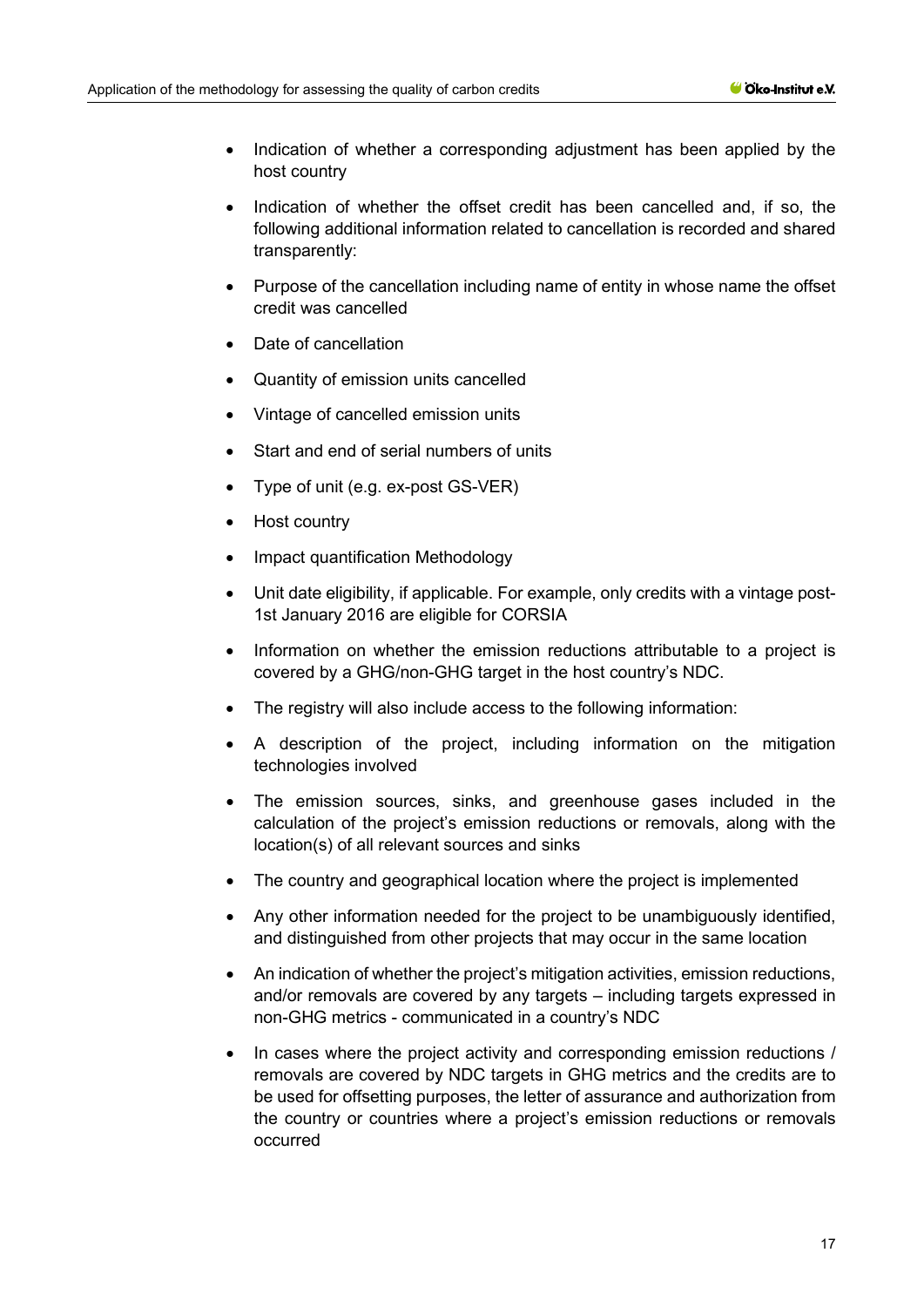#### **Assessment outcome**

No (0 points)

#### **Justification of assessment**

The Gold Standard does not have any provisions in place for replacing carbon credits if the evidence for the appropriate application of corresponding adjustments cannot be obtained. However, the Gold Standard stated that it plans to update its requirements in the light of any developments under the Paris Agreement. Therefore, the indicator is not fulfilled.

# **Indicator 2.4.2.11**

#### **Relevant scoring methodology provisions**

"The program's registry and project database system provides the following information:

- a. The country where each carbon credit's associated emission reductions or removals occurred (which in some instances may be different from the host country);
- b. Whether Article 6 authorization has been obtained from the host country (or, where applicable, the country where the project will cause emission reductions or removals) and documentation of this authorization, consistent with relevant international decisions under the Paris Agreement;
- c. Whether a "first transfer", as defined by the host country in accordance with paragraph 2b of the Article 6.2 guidance, has occurred in relation to the carbon credit;
- d. Whether the country has applied the necessary corresponding adjustment related to the use of the carbon credit;
- e. An attribute indicating whether the carbon credit has been ear-marked by the program as eligible for uses for which double claiming with the host country NDC needs to be avoided."

#### **Information sources considered**

- 1 The Gold Standard Foundation Registry Terms of Use (last updated November 2013) and Gold Standard Terms & Conditions (last updated May 2014), available at [https://www.goldstandard.org/sites/default/files/gold-standard-registry\\_tou\\_tcs.pdf](https://www.goldstandard.org/sites/default/files/gold-standard-registry_tou_tcs.pdf)
- 2 GHG emissions reduction & Sequestration product requirements, version 2.0 (April 2021), available at [https://globalgoals.goldstandard.org/standards/501\\_V2.0\\_PR\\_GHG-Emissions-](https://globalgoals.goldstandard.org/standards/501_V2.0_PR_GHG-Emissions-Reductions-Sequestration.pdf)[Reductions-Sequestration.pdf](https://globalgoals.goldstandard.org/standards/501_V2.0_PR_GHG-Emissions-Reductions-Sequestration.pdf)
- 3 Gold Standard Registry, available at [https://registry.goldstandard.org](https://registry.goldstandard.org/)
- 4 Treatment of double counting and corresponding adjustments in voluntary carbon markets, version 0.5 (February 2021), available at [https://www.goldstandard.org/sites/default/files/documents/gs\\_guidance\\_correspondingadjustm](https://www.goldstandard.org/sites/default/files/documents/gs_guidance_correspondingadjustments_feb2021.pdf) [ents\\_feb2021.pdf](https://www.goldstandard.org/sites/default/files/documents/gs_guidance_correspondingadjustments_feb2021.pdf)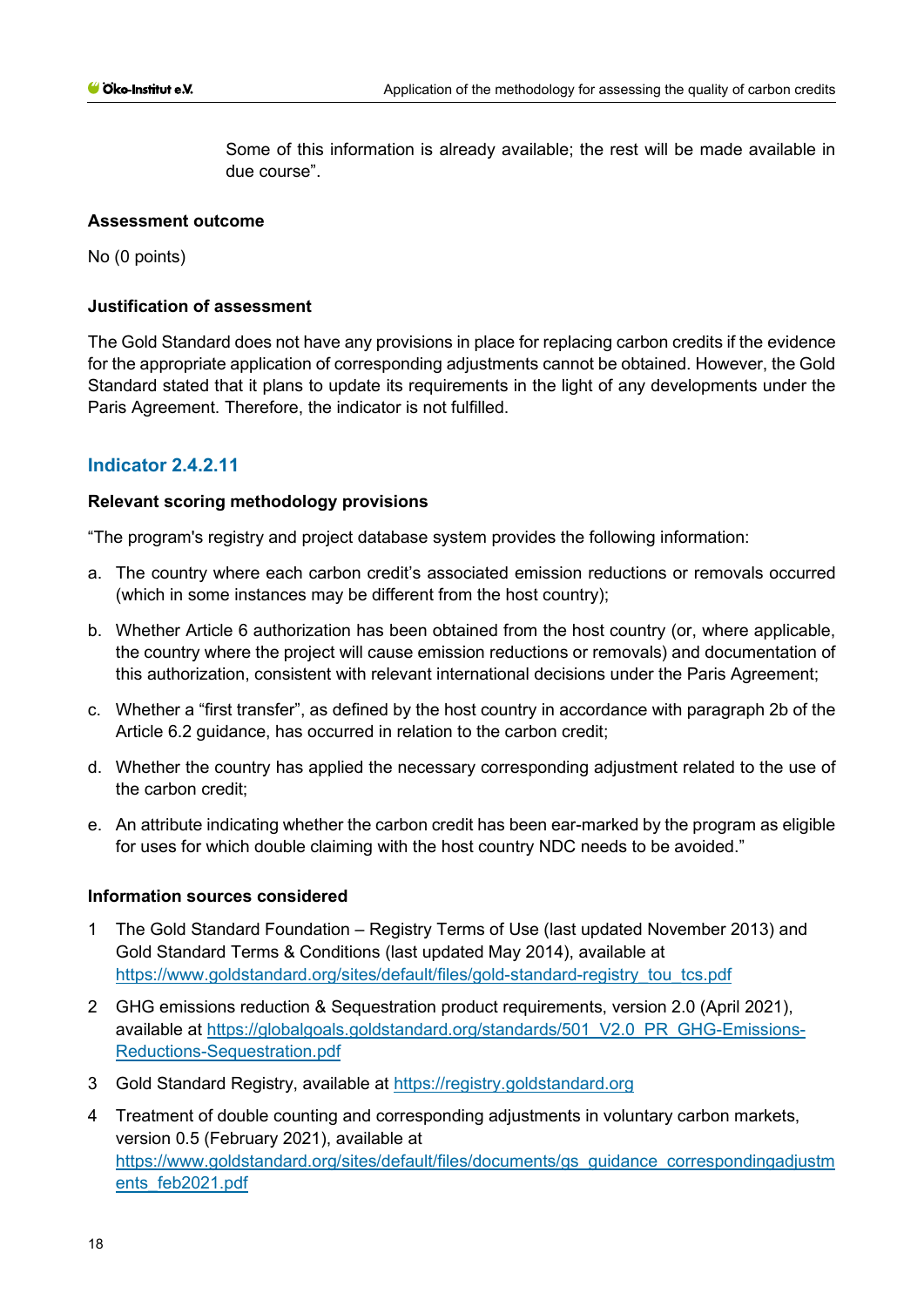- Provision 1 Source 2, Annex A, introduction: "NOTE that in light of the Paris Agreement the Requirements contained in this Annex are subject to continuous review as new policy is agreed. The Requirements will be updated as the new international agreements and mechanisms are developed".
- Provision 2 Source 2, section 4.7: "Annex A to the GHG Emissions Reductions & Sequestration Product Requirements covers this topic comprehensively. Scenario 2 under Section 4 of the Annex A ensures that no double claiming can occur from issuance of units in countries with cap on emissions. If units are issued in such countries, then an equivalent amount of AAUs shall be cancelled or another eligible unit like CER (from Gold Standard eligible projects) shall be cancelled. **Gold Standard acknowledge that these guidelines are valid in the Kyoto regime only. For addressing this issue under Paris Agreement, Gold Standard is willing to develop procedures and include them as Annex to our GHG Emissions Reductions & Sequestration Product Requirements** in line with 'Guidelines on Avoiding Double Counting for CORSIA'".
- Provision 3 Source 3, section 2.1: "The Gold Standard Registry's functionality will be enhanced to ensure that it is able to securely and transparently issue, transfer and cancel credits/mitigation outcomes in the Paris era. The following functionality will likely be introduced:
	- Provisions to indicate whether the host country has issued a letter of assurance and authorization (LoAA) for the project associated with the offset credit
	- Indication of whether a corresponding adjustment has been applied by the host country
	- Indication of whether the offset credit has been cancelled and, if so, the following additional information related to cancellation is recorded and shared transparently:
	- Purpose of the cancellation including name of entity in whose name the offset credit was cancelled
	- Date of cancellation
	- Quantity of emission units cancelled
	- Vintage of cancelled emission units
	- Start and end of serial numbers of units
	- Type of unit (e.g. ex-post GS-VER)
	- Host country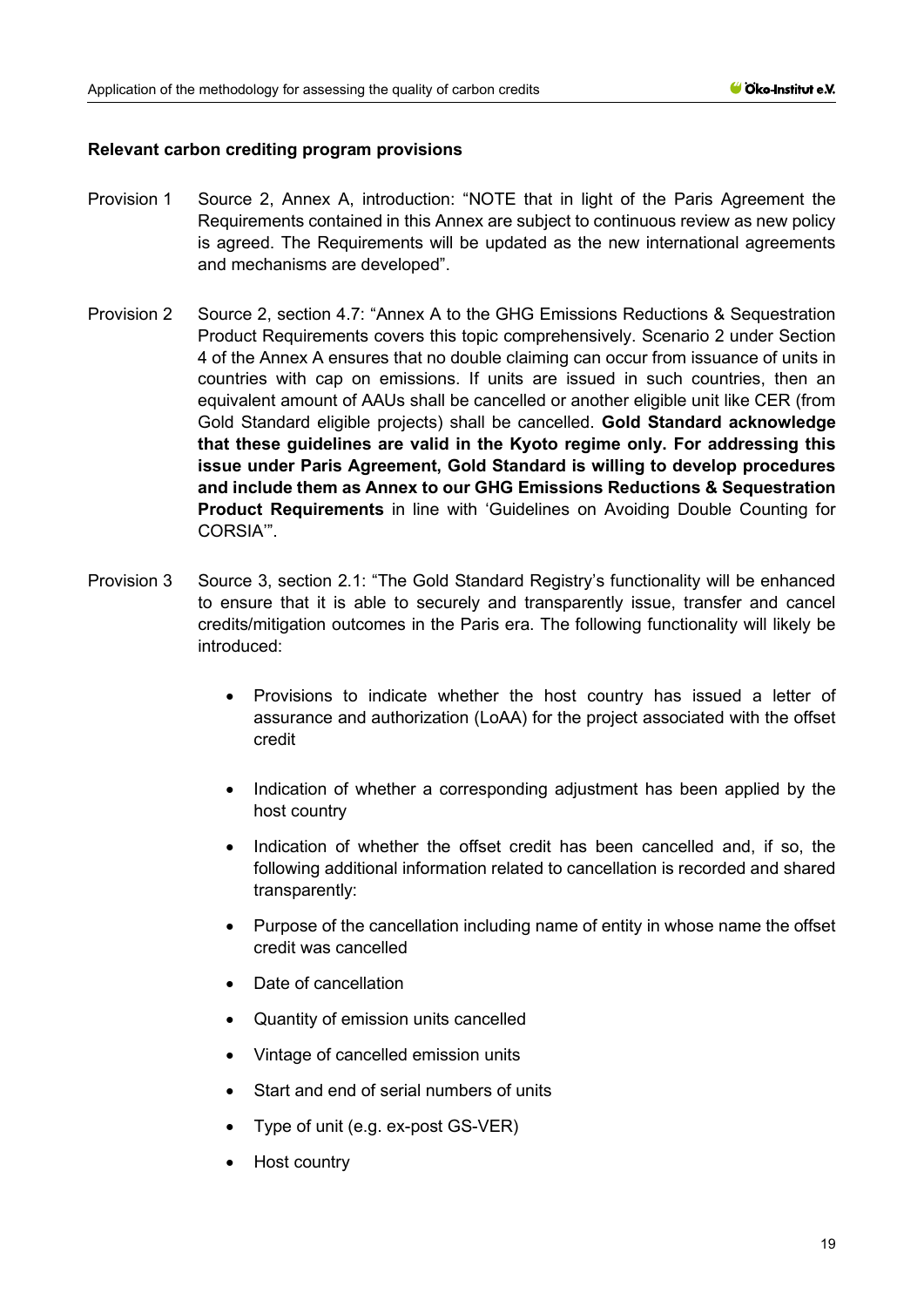- Impact quantification Methodology
- Unit date eligibility, if applicable. For example, only credits with a vintage post-1st January 2016 are eligible for CORSIA
- Information on whether the emission reductions attributable to a project is covered by a GHG/non-GHG target in the host country's NDC.
- The registry will also include access to the following information:
- A description of the project, including information on the mitigation technologies involved
- The emission sources, sinks, and greenhouse gases included in the calculation of the project's emission reductions or removals, along with the location(s) of all relevant sources and sinks
- The country and geographical location where the project is implemented
- Any other information needed for the project to be unambiguously identified, and distinguished from other projects that may occur in the same location
- An indication of whether the project's mitigation activities, emission reductions, and/or removals are covered by any targets – including targets expressed in non-GHG metrics - communicated in a country's NDC
- In cases where the project activity and corresponding emission reductions / removals are covered by NDC targets in GHG metrics and the credits are to be used for offsetting purposes, the letter of assurance and authorization from the country or countries where a project's emission reductions or removals occurred

#### **Assessment outcome**

- a. No (0 Points)
- b. No (0 Points)
- c. No (0 Points)
- d. No (0 Points)
- e. No (0 Points)

#### **Justification of assessment**

The GS does not have provisions in place to assess the effects on emissions in countries other than the host country. This information is thus also not available in the registry. Requirement a. is therefore not fulfilled.